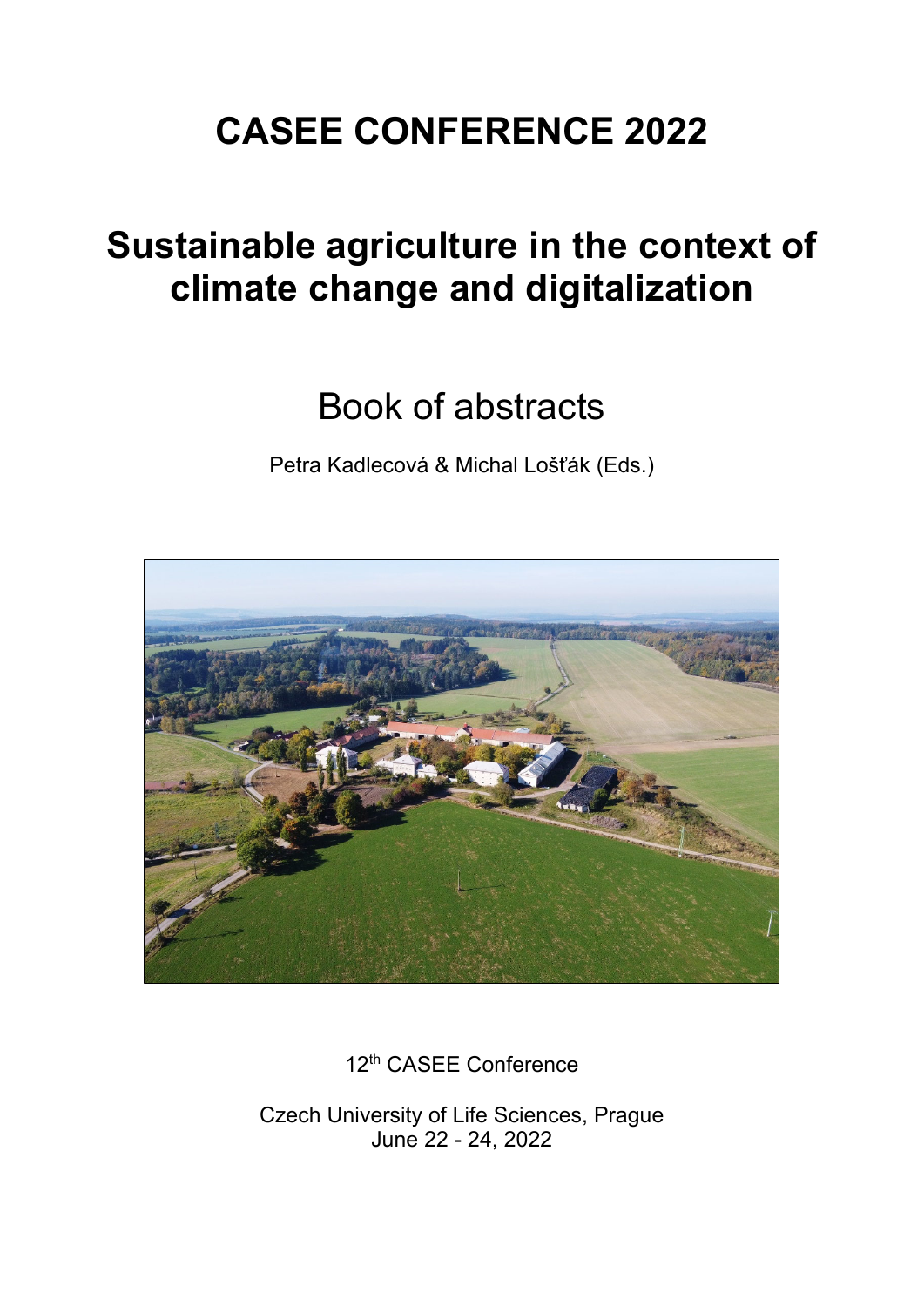# **TABLE OF CONTENTS**

| A1 Digital agriculture and engineering & Environment in the context of climate change 4 |  |
|-----------------------------------------------------------------------------------------|--|
|                                                                                         |  |
|                                                                                         |  |
| B1 Current issues of agricultural economy, rural development and landscape planning9    |  |
|                                                                                         |  |
|                                                                                         |  |
|                                                                                         |  |
| Global trends and challenges in animal husbandry and veterinary medicine  13            |  |
|                                                                                         |  |
|                                                                                         |  |
|                                                                                         |  |
|                                                                                         |  |
|                                                                                         |  |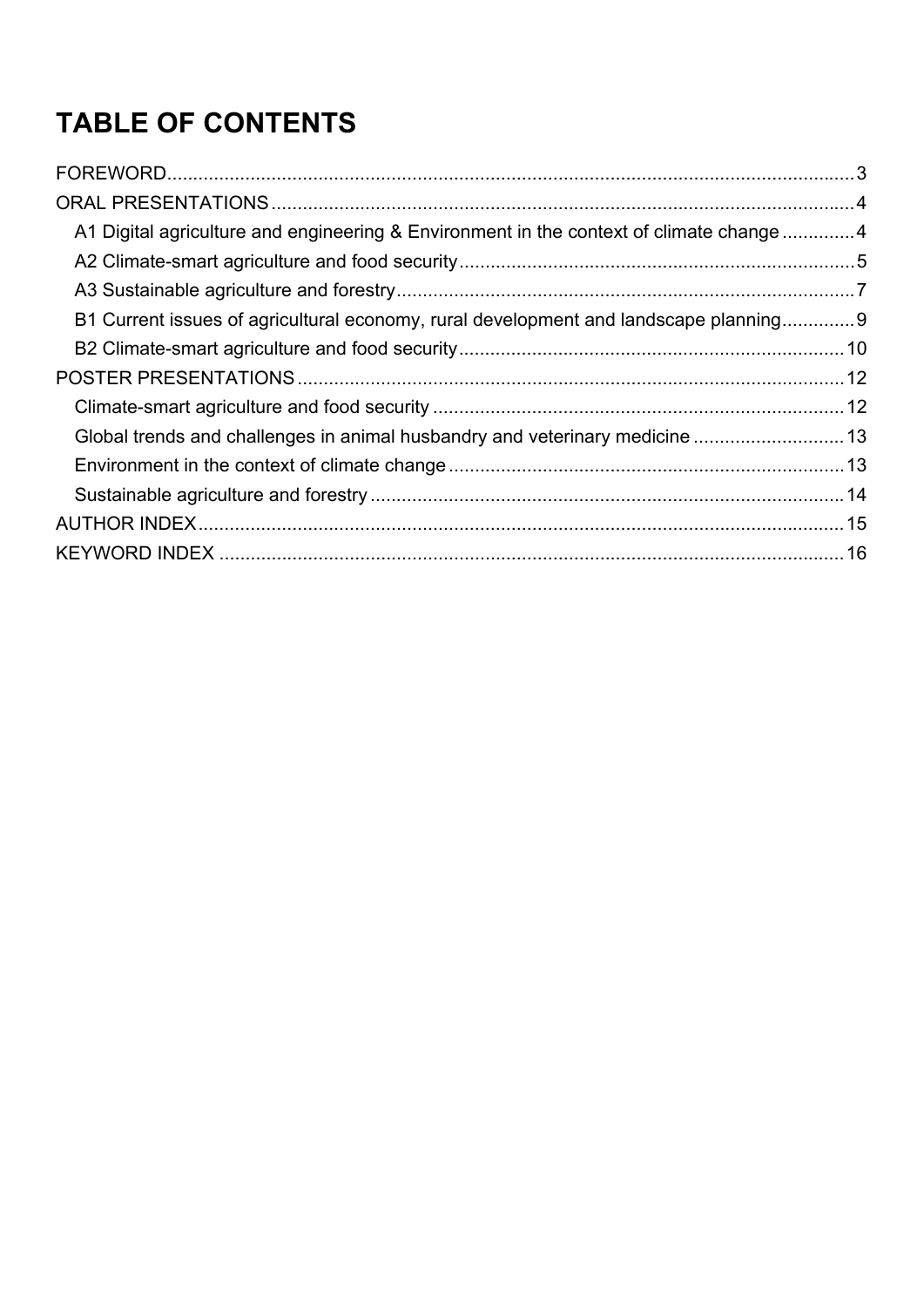## **FOREWORD**

Dear participants of the 12th CASEE conference, dear readers of this Book of abstracts,

In 2022, CASEE universities indicated the intention to organize CASEE conference in the same format as it has been done before the outbreak of COVID-19 pandemic in 2020. Those who are familiar with CASEE activities know that in 2020 the conference was cancelled, and in 2021 the conference was organized in on-line format. The intention to resume the activities in the format conducted prior to pandemic was achieved. We will again meet face to face, although some of the presentations will be delivered on-line. However, originally planned venue in Chisinau at State Agrarian University of Moldova had to be changed dure to instability in the region resulting from Putin's war aggression over Ukraine. The new venue is in Prague at Czech University of Life Sciences. This university organized last year on-line conference and in 2022 the members of CASEE universities will have the opportunity to visit this university in-person. We will be glad, if this year conference will be a symbol of restarting the CASEE activities after COVID-19 pandemic because from 2020 CASEE was successful in attracting projects funded by EU (one Erasmus KA2 project COVIMO, and one Erasmus Mundus project DAFM), and also becoming an associated partner in one of European University Initiative networks named EPICUR.

The title of the 2022 CASEE conference is "Sustainable agriculture in the context of climate change and digitalization". The word "digitalization" shows the importance of this transition in agriculture, and having it in the title documents CASEE is a frontrunner in the region addressing issues related to internet of things, big data or artificial intelligence in agriculture. Since the decision to change the venue from Chisinau to Prague was done in May 2022, it was not easy to fully accommodate the expectations and wishes of all who submitted their abstracts. Unclear situation with the venue of the conference caused several cancellations in participation. That is the reason why this year some sessions (working groups) were merged and finally the conference consists of these sessions: (1) Digital agriculture and engineering & Environment in the context of climate change, (2) Climate-smart agriculture and food security, (3) Sustainable agriculture and forestry, (4) Current issues of agricultural economy, rural development and landscape planning & Global trends and challenges in animal husbandry and veterinary medicine. As it was the case last year, the conference focuses on young scientists and provides them one of the first international experiences.

This Book of abstracts highlights the main ideas of the oral presentations and posters presented during this conference. I am very thankful to Petra Kadlecová, Markéta Dittrichová a Lukáš Pospíšil from Czech University of Life Sciences Prague, just to mention the persons who were behind the organisation of this event. It was not easy, as I have already mentioned, because in November 2021 they visited Chisinau to work with our colleagues from Moldova on the organization of the conference. Their work together with the activities of other members of organisational committee and scientific committee were crucial for the success of this conference. Many thanks also to all others who were committed to organising such a conference, which already has its tradition and neither COVID-19 nor aggressive war did not interrupt it.

I hope all participants will enjoy this conference and will gain new ideas how to develop their work utilising the experience of CASEE universities.

> Prof. PhDr. Michal Lošťák, Ph.D. CASEE President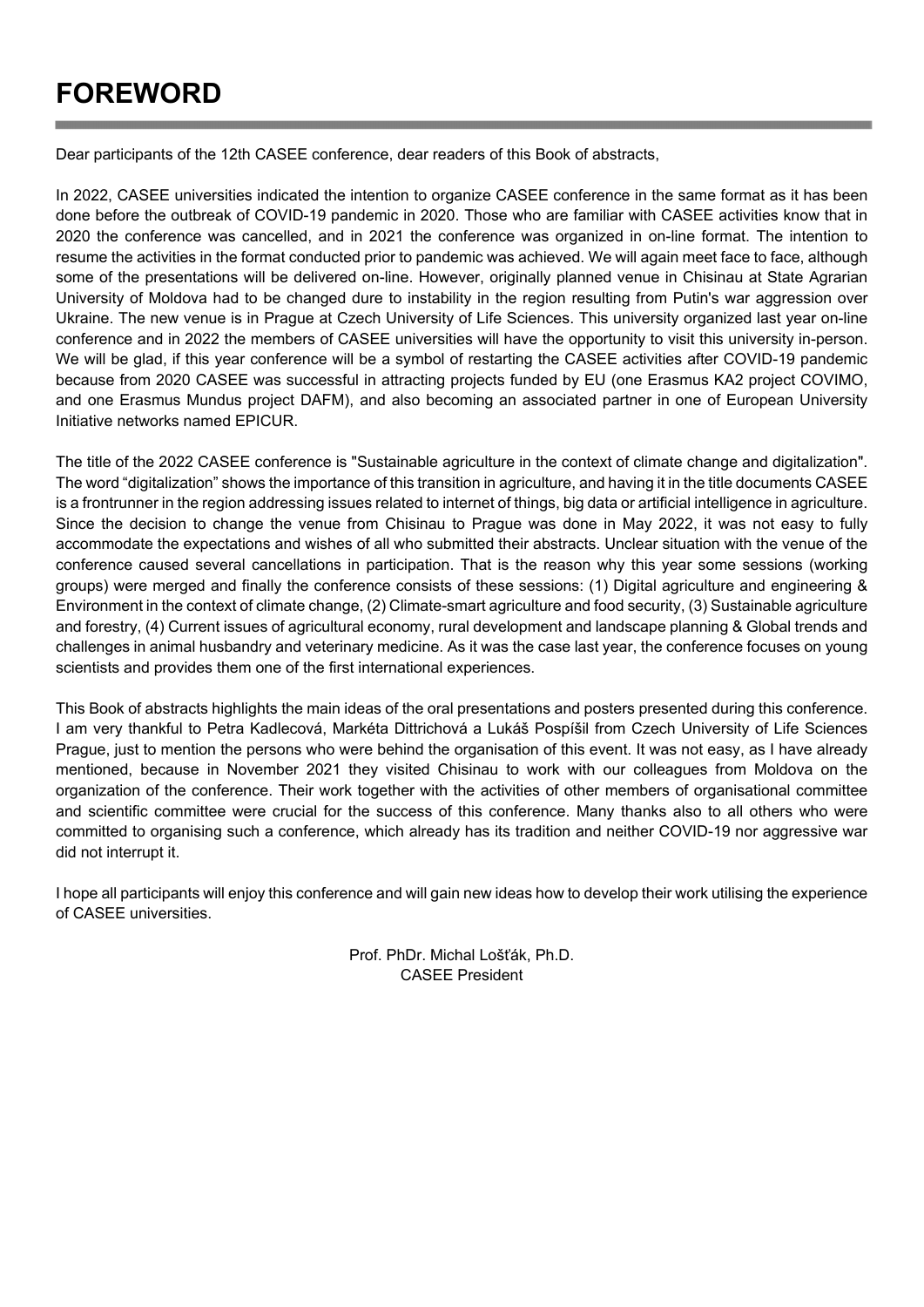## **ORAL PRESENTATIONS**

## **A1 Digital agriculture and engineering & Environment in the context of climate change**

#### **A1.1**

#### **To what extent can service-based business contribute to the adoption of digital farming technologies Case study of RiceAdvice application**

#### *R. Amoussouhoui, J. Banout;*

*Czech University of Life Sciences, Prague, Czech Republic, Praha, Czech Republic.* 

Introduction: An efficient agricultural extension service would positively change farmers' technical habits and lead them to more efficient decisionmaking. However, the traditional extension approach based on government extension services and external support has shown its limit. This is evident particularly in Sub-Saharan Africa, where public agricultural extension often fails to serve farmers adequately due to financial unsustainability and high dependency on the government or donor funding, which is unreliable and leads to the discontinuation of many promising solutions. The digital extension service has the potential to overcome these limits and to help improve farmers' performance. However, farmers' adoption of digital farming technologies is still an issue due to several barriers: the lack of adequate IT infrastructure, the access and use of IT tools such as smartphones, and the education level. This study proposes a service-based (SB) business to increase smallholder adoption of digital farming technologies. We use a digital extension application design to provide personalized advice to rice farmers. This study aims to (*i*) analyze the factors that drive smallholder farmers to adopt a SB business and (*ii*) identify the SB business expected to lead to greater adoption. Methodology: The data used for this study were collected in Jigawa State in Nigeria. We used a multi-stage stratified sample method to identify the study area and the respondents. The choice experiment was used to evaluate rice farmers' choices of ten theoretical business profiles. The business profiles are defined by their characteristics, including the payment method, the price of the service, the length of the partnership, offer of credit, agreement on additional paid service, agreement for contract farming, and agreement on the quantity and quality of the product. The data were analyzed using the alternative specific mixed logit. Findings: The study also identifies the most preferred business profile, essential attributes, and socio-economic factors for an optimum business profile. Results showed that gender, age, education level, experience in rice production, knowledge of the technology, contact with extension agent, size of rice farm, and household income are the determinants of the preferred business profile. Among the ten business profiles, business profile 3 is the first most preferred with 49.4% implying cash payment after harvest at \$9.70/hectare for more than two seasons contract, followed by business profile 6 with 44.7% with cash payment after harvest at \$14.50/hectare for one season contract and the business profile 1 with 26.8% implying cash payment at \$14.50/hectare for a one-season contract. The optimum business profile would include all education levels, \$14.50/hectare as the optimum price for a cash payment after harvest with no access to credit.Conclusion: The case of this study is a digital extension technology design for a rice farmer. The study also provides a solution to decreasing public support to agriculture, especially regarding the extension in developing countries. The idea of a service-based business profile using digital farming technologies needs to be supported, promoted, and disseminated by government and technical partners to help smallholder farmers take advantage of the technological change.

#### **A1.2 Influence of climate change on the surface water status**

#### *L. Cesoniene, D. Sileikiene; Vytautas Magnus University, Kaunas, Lithuania.*

The problem examined in the work is the impact of climate change on the status of surface water. The aim of the study is to evaluate the impact of climate change on the surface water status of Kaunas district. During the research, the dynamics of average annual temperature and precipitation in 1949-2021 in Kaunas district (data of Kaunas Meteorological Station) were evaluated. After evaluating the dynamics of the average annual temperature, the tendency of the average annual temperature increase (R 2 = 0.30) was determined. Temperatures increased the most in March (R  $2 = 0.20$ ), July (R  $2 = 0.11$ ) and August (R  $2 = 0.16$ ). No linear upward trend in average annual precipitation was observed (R  $2 = 0.01$ ). Precipitation increased the most in January (R  $\ge$  = 0.20) and October (R 2 = 0.20), and decreased in April (R 2 = 0.12) and August (R 2 = 0.11). Surveys of the condition of surface water bodies in the territory of Kaunas district municipality were performed in 30 water bodies in 2008-2020. According to BOD7, the values of total phosphorus and total nitrogen in water bodies in Kaunas district usually correspond to the average values of the ecological status class. Correlation coefficients were calculated to assess the relationship between climatic conditions and water quality indicators. The results show that the higher the average annual temperature, the lower the pH values (more acidic water), the higher the values of NH4, N and suspended solids in the water. The higher the amount of precipitation, the higher the NH4 value in the water, the lower the amount of dissolved oxygen. The results show that climate change is having a negative impact on the status of surface water

#### **A1.3 The Role of Adaptation Climate Measures in Preventing of the Climate Risk at Farm Level**

#### *S. De Leo, A. Di Fonzo, S. Giuca, M. Gaito, G. Bonati; CREA, Roma, Italy.*

The overall aim of this paper is to investigate on the effectiveness of Climate Adaptation Measures (CAM) (EU COM 2021/82; Reg. CE 2021/1119) in countering climate risk damage. Our paper provides a-depth costs and benefits assessment associated with the adoption of the CAM in Italian farms. Concerns about global warming are currently attracting interest of global policy makers and the issue is central to the political and scientific debate. According to a Eurobarometer survey of 2021, after diseases, the economy and world hunger, the climate is considered the fourth emergency in Italy. The methodology illustrated will be implemented in LIFE project "*ADapation in Agriculture*"- ADA (execution stage) which aims to help improve adaptation to climate change and promote sustainable and inclusive growth in the agricultural sector. In this context, we provide a methodology framework for costs and benefits assessment of adaptation measures to climate change and their economic and environmental effects at the farmlevel in Italy to improve farmers ability to face current and future climate risks. We provide an exemplary estimation model is based on entity of damage avoided - deriving by adverse climatic events - with the CAM adoption. Adverse weather events are growing frequently. Considering the average of the yields losses in agriculture in last year with strong effect on income (European Environmental Agency, 2021), for simplified our model assume that adverse climatic events can cause damage on average equal to or greater than 30% of the value of the farm's production with a high likelihood. The damage is calculated using FADN data and the average farm value Gross Production farm is considered for type of farming and its economic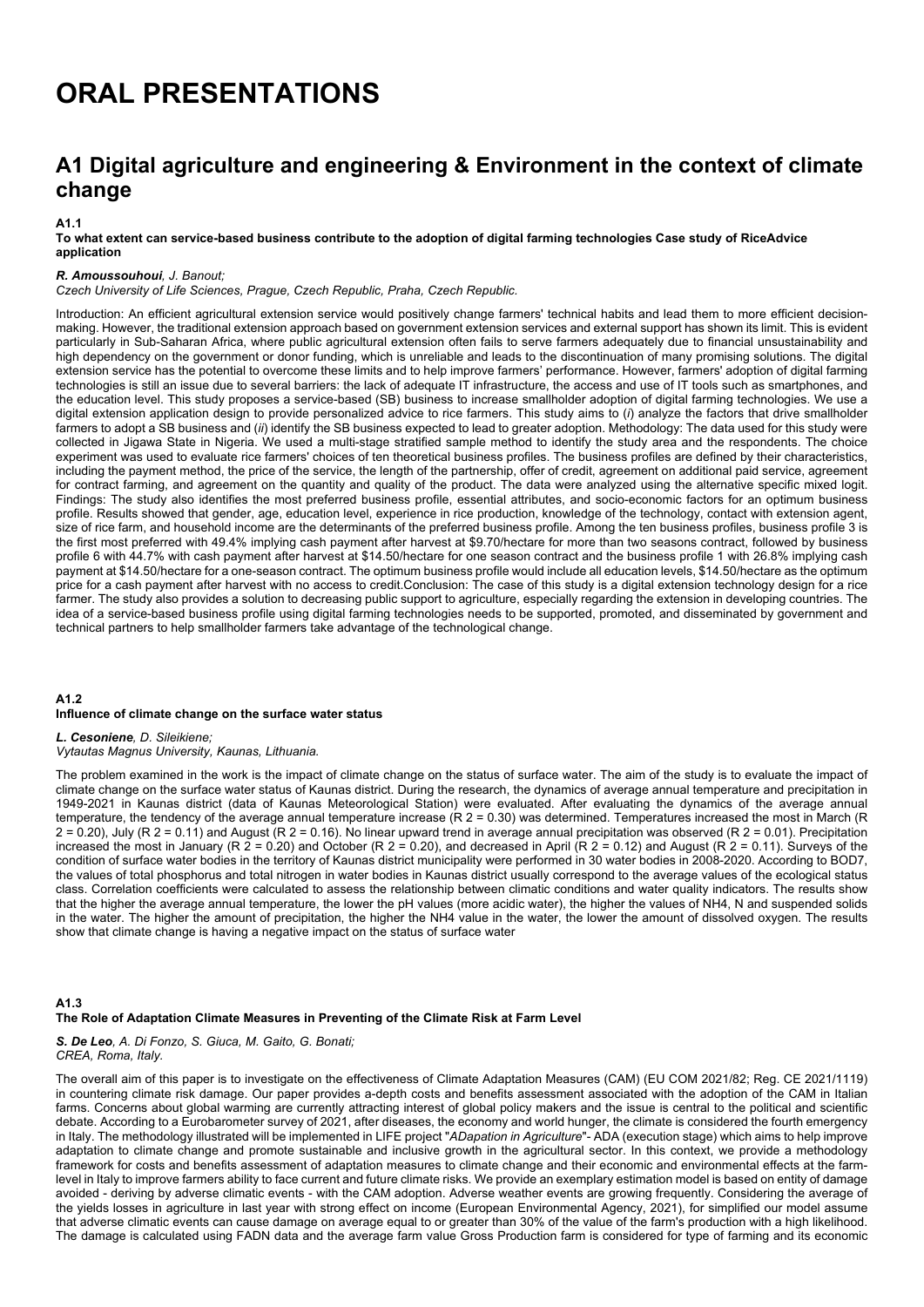size. The benefit of measure is calculated on estimate effectiveness of the measure to prevent/reduce such damage. Furthermore, other economic benefits are considered. The results provide a methodology to represent costs and benefits associated with the reduction of the climatic risk that countering the adaptation measure. The use methodology approach could be to support farmers in choosing to adoption of appropriate CAM. This framework is a prerequisite for identifying the specific support interventions for adaptation measures, mainly deriving from rural development measures to which farmers will be able to access. Climate changes directly affect productivity by affecting the profitability of farmers, especially small and medium-sized farmers, and their ability to survive, also negatively affecting the quality of production. This paper contributes to the research issue providing a methodological framework and in-depth assessment of adaption measures capability to reduction economics and environmental damage due to climate risk. It should provide a valuable tool to support environmental economists and policies.

#### **A1.4**

#### **Integrated model for obtaining an innovative product for people with metabolic disorders - AmberCaps**

*L. Mitrea, S. A. Nemeș, D. Plamadă, M. S. Pășcuță, A. Varvara, E. Simon, F. V. Dulf, D. C. Vodnar; USAMV - University of Agricultural Sciences and Veterinary Medicine Cluj-Napoca , Romania, Cluj-Napoca, Romania.* 

The research topic is to formulate a succinic acid powder in different protective matrices, using the spray-drying technique. The powder thus formulated may be integrated into various foods and/or pharmaceuticals given the physicochemical characteristics of succinic acid, in particular the preservation and flavoring of the products in which it is integrated, and moreover due to the beneficial potential of the succinic acid on human health, especially on carbohydrate metabolism. Succinic acid is an organic compound with wide applicability in various industries (e.g. intermediate in the synthesis of biodegradable materials, food additive excipient in pharmaceuticals, etc.). AmberCaps is proposing to obtain a new multifunctional ingredient formulated in the form of an extra-fine powder containing succinic acid, which can be easily used in the development of new foods and/or pharmaceuticals, with a beneficial impact on human health due to the controlled release at the intestinal level of the microencapsulated compound. The originality and innovation of this project are that succinic acid is formulated in the form of a functional powder making it available as such and not in the form of succinic derivatives, a product that can be easily integrated into various food matrices or pharmaceuticals dedicated to people with carbohydrate metabolism disorders, especially people suffering from type II diabetes or obesity. Acknowledgment: This research was funded by the Ministry of Research and Innovation, CNCS-UEFISCDI, project PNIII-P1-1.1-PD-2019-0679 (*SuccinYst*).

#### **A1.5**

#### **Development of sustainable active packaging by using nanocarriers: a step to environment safe**

*M. S. Pascuta (Canalis), L. Mitrea, S. A. Nemes, K. Szabo, B. E. Teleky, D. C. Vodnar; USAMV - University of Agricultural Sciences and Veterinary Medicine Cluj-Napoca , Romania, Cluj-Napoca, Romania.* 

**Introduction:** Active packaging obtained from biopolymers such as polysaccharides, proteins, lipids, and their composites has gained interest to combat plastic waste. Biopolymers are renewable, non-toxic, and environmentally safe. However, food packaging requires certain physical, chemical, and mechanical performances. Above-mentioned biopolymers do not satisfy such requirements. Active compounds such as essential oils were used to improve the mechanical, antioxidant, and antimicrobial properties of active biofilms. However, active compounds have low stability and can easily burst when added directly into biopolymeric materials. Due to these drawbacks, encapsulation into lipid-based, polymeric-based, and nanoclay-based nanocarriers has currently captured increased interest. Nanocarriers can enhance the performance of biopolymeric matrices and can protect and control the release of active compounds. **Aims:** This work aims to give an overview of the main classes of nanocarriers used to develop sustainable biopolymeric-based active packaging. A short characterization of delivery systems and the benefits of their incorporation into biopolymeric matrices are mentioned. **Results:** Active compounds-loaded nanocarriers increase the shelf life and durability of biopolymeric-based active packaging. They improve the physical, chemical, and mechanical properties of the biopolymeric matrix. In addition, nanocarriers increase the bioactivity of active compounds by offering protection, stability, controlled and targeted release. Biofilms with improved antimicrobial and antioxidant activities increase food shelf life. The lower the nanocarrier size, the higher the release rate of active compounds. The techniques used to produce nanocarriers influence their efficiency in improving biofilms characteristics. **Conclusion:** Incorporating nanocarriers into biopolymeric matrices are suitable for developing active biofilms with tailored characteristics. Biopolymeric-based active packaging is considered an excellent strategy to combat plastic waste for a healthy environment. With antimicrobial and antioxidant activities, edible biofilms can reduce food loss and food waste.

**References:** [1] M. S. Pascuta and D. C. Vodnar, 'Nanocarriers for Sustainable Active Packaging: An Overview during and Post COVID-19', *Coatings*, vol. 12, no. 1, p. 102, Jan. 2022, doi: 10.3390/coatings12010102. [2] L. Kuai, F. Liu, B. Sen Chiou, R. J. Avena-Bustillos, T. H. McHugh, and F. Zhong, 'Controlled release of antioxidants from active food packaging: A review', *Food Hydrocoll.*, vol. 120, no. February, p. 106992, 2021, doi: 10.1016/j.foodhyd.2021.106992. [3] A. Trajkovska Petkoska, D. Daniloski, N. M. D'Cunha, N. Naumovski, and A. T. Broach, 'Edible packaging: Sustainable solutions and novel trends in food packaging', *Food Res. Int.*, vol. 140, no. December 2020, p. 109981, 2021, doi: 10.1016/j.foodres.2020.109981.

### **A2 Climate-smart agriculture and food security**

**A2.1** 

**Demonstrating yield advantage and profitability of selected climate smart technologies in northern Uganda** 

*M. Okao<sup>1,2</sup>, G. A. Otim<sup>2</sup>, G. Mutoni<sup>2</sup>, L. Ogwal<sup>2</sup>, A. Komaketch<sup>2</sup>, L. F. Turyagyenda<sup>2</sup>, R. Bharati<sup>1</sup>, E. F. Cusimamani<sup>1</sup>;<br><sup>1</sup>Czech University of Life Sciences, Prague, Czech Penublic, Prague, Czech Penublic, <sup>2</sup>N Czech University of Life Sciences, Prague, Czech Republic, Prague, Czech Republic, 2 Ngetta Zonal Agricultural Research and Development Institute, Lira, Uganda.* 

The limited use of inputs such as fertilizer and improved seed, moisture stress due to climatic variability and poor farming practices are major causes of low maize yield in Uganda. Consequently, the productivity continues to remain below the potential threshold. Climate-smart agriculture (CSA) is viewed as a potentially effective intervention to address low agricultural productivity in Sub-Saharan Africa (SSA) while strengthening farmers' capacity to adapt to the effects of climate change. Therefore, three on-farm trials and one on-station trial (RCBD design) were conducted in Northern Uganda during two cropping seasons. The aim of the study was to assess maize yield response to three CSA practices; ripping, permanent planting basins and alley cropping; and evaluate the profitability of their use in comparison with non-fertilizer amendments. It was deduced from the study that ripping, planting basins and alley cropping with *Gliricidia sepium* gave the greatest yield advantage of 457.1, 456.7 and 437.2 kg/acre respectively. Fertilizer application significantly increased yield advantage but this increment did not necessarily translate to cost-effectiveness due to associated costs. In fact, minimum tillage interventions were more profitable without fertilizer application; and at some locations responded poorly to fertilizer application. These variable responses indicate the need for developing site-specific CSA interventions for improved maize productivity and profitability. Following investigation, the use of permanent planting basins, rip lines and alley cropping with *Gliricidia* were found to be profitable CSA practices for maize production in northern Uganda.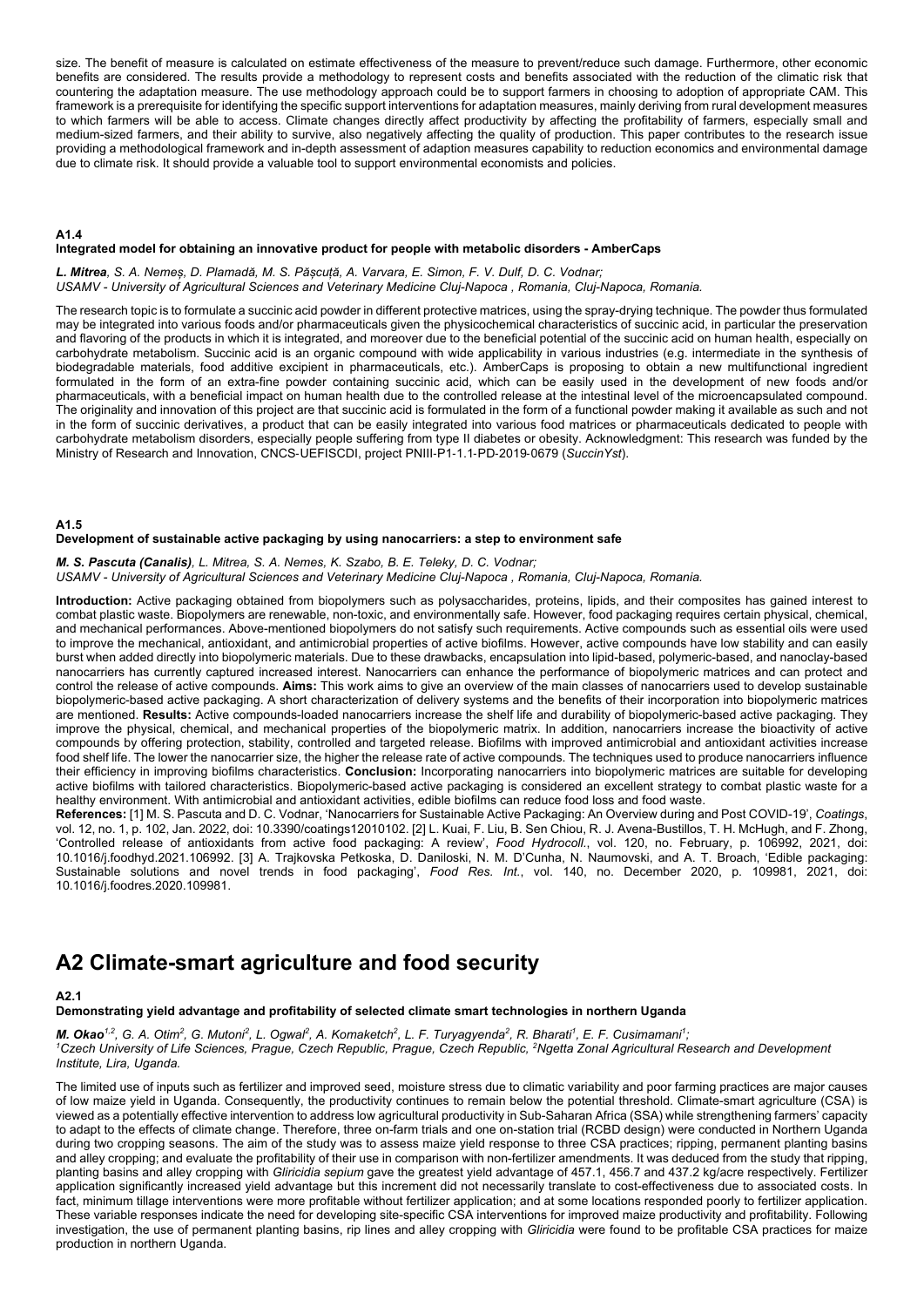#### **A2.2**

#### **Comparative environmental life cycle assessment of a stilted and vertical bifacial agri-photovoltaic system**

*T. Krexner, A. Bauer, C. Mikovits, J. Schmidt, M. Schönhart, T. Schauppenlehner, E. Schmid, A. Gronauer, F. Medel-Jiménez, I. Kral; BOKU - University of Natural Resources and Life Sciences, Vienna , Austria, Vienna, Austria.* 

Agri-Photovoltaic (APV), which is the combined use of agricultural land for production of food/feed and solar electricity with photovoltaic (PV) modules, has been a popular topic of research in recent years. So far, no holistic assessment of environmental impacts has been done. Hence, this study aims to compare a stilted (S-) APV with a vertical bifacial (VB-) APV system with the method of life cycle assessment (LCA). Further, the management scenarios of an unmodified agricultural production (Agri-only) and a total substitution of agricultural production by PV-modules (PV-only) are assessed. PV-only scenario assumes 1 MWp\*ha<sup>-1</sup> with mono-Si PV-modules. S-APV has an interrow space of 12 m with an additional flower strip of 0.5 m. which makes 96 % of the area useable for agricultural production. Mono-Si PV-modules are used with a total of 430 kWp\*ha<sup>-1</sup>. VB-APV has an interrow space of 10 m with an additional flower strip of 0.4 m on each side, thus 91 % can be used for agricultural production. Vertical bifacial PV-modules are used with a total of 349 kWp\*ha<sup>-1</sup>. As functional unit (FU), which is the reference to which all inputs and outputs are referring to, a sum of electricity and agricultural goods produced over 4 years is used. To produce the same outputs in every scenario, in the Agri-only scenario an additional production chain for electricity is needed; while one for agricultural production is needed in the PV-only and S-APV scenario. For all scenarios an average crop rotation in Lower-Austria (Bruck/Leitha) consisting of sugar beet, winter wheat, soybean and winter wheat is assumed. The use of agricultural machinery with different working widths is adjusted to every scenario. To model the additional production chain of agricultural goods for the PV-only scenario, the self-sufficiency factor of Austria for the mentioned crops is considered, while an average Austrian production is used for the S-APV scenario. Fertilizer use and field emissions are calculated for both APV-scenarios with a wide range of emission models such as IPCC, SALCA-Nitrate, SALCA-heavy metals, SALCA-Phosphorus and EEA2019. Electricity production values are simulated for every scenario based on CCCA ÖKS 15 global radiation data (rsds) and 10m x 10m DHM (digital height map) values.Preliminary results show a global warming potential (GWP) of 184 t CO<sub>2</sub> eq. per FU for VB-APV and 290 t CO<sub>2</sub> eq. per FU for S-APV, respectively. The GWP of the PV-only scenario is slightly higher; for the Agrionly scenario much higher. For the latter, this is due to the high impact of the electricity production based on the Austrian production mix. A hotspot for the APV-scenarios is the PV-module production in China (53-58 %), due to the high demand and impact of electricity used for the solar grade silicon production. In the S-APV scenario the mounting structure, especially due to the high demand of steel, is another hotspot (30 %), while for VB-APV the impact is lower with 12 %. Overall, the agricultural production has lower impact. Hotspots in the latter part are the field emissions carbon dioxide and dinitrogen monoxide.More impact categories will be assessed based on the methodological framework from ISO 14040 [1]. **References:**[1]ISO 14040 (2006). Environmental management - Life cycle assessment - Principles and framework; International Standard (ISO 14040:2006) (Second edition (2006-07-01). ISO Copyright Office.

#### **A2.3**

#### **Influence of metal oxide nanoparticles on soybean plants**

*C. Coman, D. Clapa, I. Oprea, F. Ranga, A. Cadiș, F. Scurtu, D. Vodnar, V. Coman, L. Leopold; USAMV - University of Agricultural Sciences and Veterinary Medicine Cluj-Napoca , Romania, Cluj-Napoca, Romania.* 

Engineered nanomaterials (ENM) are nowadays used in many branches of industry and their use has brought significant advances, ranging from energy production and storage, agricultural and environmental applications, to targeted drug delivery systems. Unfortunately, extended manufacturing and use of ENM may become an environmental issue, due release of significant amounts of such materials into the environment (air, water, landfills and soil).<sup>1,2</sup> We have assessed the accumulation of zinc oxide and titanium dioxide nanoparticles (ZnO-NPs and TiO<sub>2</sub>-NPs) in soybean (*Glycine max*) plants grown *in vitro*, their impact on different plant metabolites (chlorophylls, carotenoids, ascorbic and dehydroascorbic acids), on plant growth, and plant morphology. The exposure concentrations were 0, 10, 100, and 1000 mg/L.A clear negative effect on plant morphology, with suppression of plant growth was observed for exposures to ZnO-NPs of 100 and 1000 mg/L. The root morphology was adversely affected, with almost complete inhibition observed at doses of 1000 mg/L. On the contrary, TiO2-NPs showed no negative impact on the morphology of soybean plants at all applied concentrations. ICP-OES experiments showed that the NPs are accumulated in the soybean plant in a dose-dependent manner. A preferential accumulation in the roots *vs* stems and leaves occurred. ZnO was uptaken in much higher amounts compared to TiO<sub>2</sub> (2 to 10 times, depending on the plant organ).ZnO-NPs and TiO<sub>2</sub>-NPs showed opposite effects on secondary plant metabolites. On one hand, dose-dependent decreases in chlorophyll A and B levels compared to controls were observed upon ZnO-NPs exposure, as well as decreased levels of beta-carotene, zeaxanthin, and lutein. On the other hand, TiO<sub>2</sub> exposure resulted in increased levels of both chlorophylls and carotenoids. The levels of ascorbic and dehydroascorbic showed a slight increase following exposure to increased levels of TiO<sub>2</sub>, while ZnO significantly increased the levels of the same analytes (e.g. 1.5 fold in the case of ascorbic acid). Such pronounced effects of ZnO-NPs on the levels of antioxidant molecules can be related to a stress response of the plant.The results of our study showed significant differences between the accumulation and toxicity pathways of ZnO-NPs and TiO2-NPs in the soybean plant.Acknowledgements: This work was supported by two grants of the Ministry of Research and Innovation, CNCS - UEFISCDI, project number PN-III-P1-1.1-TE-2019-1424 and project PN-III-P1-1.2-PCCDI-2017-0056, within PNCDI III.

**References**1V. Coman, I. Oprea, L.F. Leopold, D.C. Vodnar, Coman C, *Nanomaterisls,* 2019, **9**, 1248.2M.F. Hochella, D.W. Mogk, J. Ranville, I.C. Allen, G.W. Luther, L.C. Marr, *et al., Science,* 2019, **363**, 1414.

#### **A2.4**

#### **Aspects regarding the integration of cereals by-products in the food chain**

#### *A. Farcas, S. Socaci, M. Tofana, T. Coldea, S. Chis;*

*USAMV - University of Agricultural Sciences and Veterinary Medicine Cluj-Napoca , Romania, Cluj-Napoca, Romania.* 

Nowadays, the multinational and craft beer and distilled beverage producers represent one of the biggest agro-industrial waste generators, with a high impact on the environment, economy and therefore on society. The recovery of bioactive compounds from residues and agri-food by-products is considered a research topic of great interest, all the laboratory/pilot case studies being extremely important, as they have a major contribution in creating a scientific database to support the sustainability of reintegration processes at industrial scale. Furthermore, the pandemic situation has encouraged the concept of circular bio-economy and the idea of sustainable foods, leading to change the consumption trends towards a healthier and more balanced diets. In these contexts, the aim of the present research is to evaluate the chemical variability of five different grains by-products and their impact on the nutritional composition, functional properties and sensorial profile of some new developed food products. The cereal byproducts were collected from local breweries, tested regarding proximate composition, bioactive compounds and volatile aroma profile, and then integrated in the composition of different food products. The results highlighted significant differences between the spent grain samples, mainly due to the raw materials used in the brewing process, but in general, the partial substitution of flour with these unconventional ingredients enhanced the nutritional values of the final baked goods and improved their sensorial attributes. Furthermore, the products manufactured with by-products resulted from malt mixture were the most appreciated, mainly because of its visual aspects and more complex aromatic profile. Acknowledgement: This work was supported by a grant of Ministry of Research and Innovation, CNCS - UEFISCDI, project number PN-III-P2-2.1-PED-2019-3622, within PNCDI III.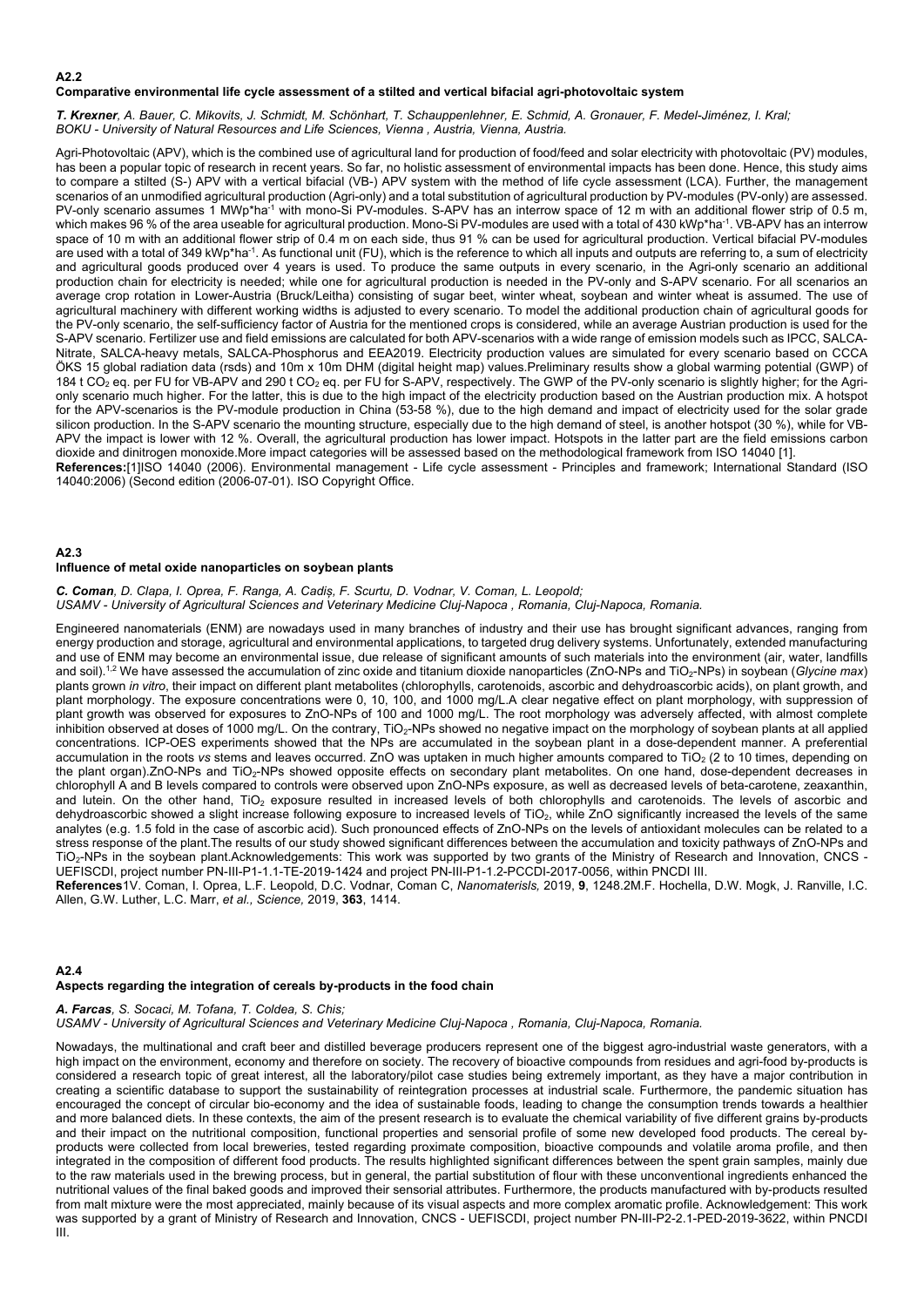#### **A2.5**

#### **Carotenoids recovery from tomato processing industry and their reintegration in the food chain through microencapsulation process**

*K. Szabo, B. Teleky, L. Calinoiu, L. Mitrea, D. Vodnar;* 

*USAMV - University of Agricultural Sciences and Veterinary Medicine Cluj-Napoca , Romania, Cluj-Napoca, Romania.* 

Tomato processing by-products are an inexpensive source of carotenoids in the context of bio—based economy, which involves principles related to the food waste reduction and to the integration of recovered nutrients into the market. In the field of food industry, approximately 42 million tons of tomatoes are processed yearly generating tomato peels, tomato seeds and the mixture of these two together, called tomato pomace as by-products, which sum up 5-30% of the main product. Carotenoids have well documented health-promoting functions due to their antioxidant properties, and numerous research topics are associated to their integration in functional food products or beverages. Because of their firm hydrophobic nature, some difficulties are encountered while incorporating carotenoids in high water content matrices. The present research aimed to follow the circular economy strategy, through a longitudinal study involving the recovery of the major bioactive components from tomato processing industrial by-products, efficiently valorize them by developing microencapsulated carotenoids *via* spray drying technology, and to test the bioaccessibility of the carotenoids by *in vitro* digestion model using the recently updated harmonized INFOGEST method. Oil in water emulsion delivery system was used for encapsulating carotenoids with linseed oil as carrier, and a binary blend of gum Arabic and maltodextrin (1:1 w/ w) as wall materials. The microcapsules were subjected to physical-chemical analysis, and to simulated gastrointestinal digestion process to evaluate the carotenoids bioaccessibility. Individual carotenoids (lycopene, β-carotene, and lutein) were observed during gastric and intestinal phases of the *in vitro* digestion and analyzed by high performance liquid chromatography coupled to mass spectrometry. The results showed considerable degradation of lycopene during spray drying process and consistent degradation of β-carotene throughout the gastric phase of the simulated digestion. To gain an insight into the compounds responsible for the efficient delivery system of the carotenoids through the gastrointestinal tract, further investigations are required regarding the lipid phase used in the spray drying process.

## **A3 Sustainable agriculture and forestry**

#### **A3.1**

**Devising a rural food system framed by the United Nations Sustainable Development Goals** 

#### *H. E. D. Barlow;*

*Czech University of Life Sciences, Prague, Czech Republic, Praha, Czech Republic.* 

This research looks at the complexities and injustices within the English food system and uses the framework of the United Nations Sustainable Development Goals (SDGs) to understand how these complexities could be addressed and how policy could be used to deliver the UK's commitment to the SDGs. The methodology for this research is based on a mixed-methods approach, firstly using interviews to talk with farmers, food producers and growers (FPGs) to establish an understanding of the issues faced by those who operate with the sector on a daily basis and surveys to understand how the SDGs fit in modern food production and how those within the sector perceive the relevance of the 17 goals to farming and food production. Focusing on three key food production regions in England, Eastern England, East Midlands and the South West, the data provided from these areas will allow for regional comparison and also analysis of the data set as a whole. In the latter stages of the research policy discourse analysis will look at Government policy, due to be updated post Brexit to establish the narrative of future policy and if it bears relevance to fulfilling the SDGs. The results from 70 interviews conducted over the three regions revealed many reoccurring themes for example the destruct impact of the Common Agricultural Policy, the effects of the pressures within the retailer supply chains and the ever-increasing labour crisis within agriculture and horticulture as well as the impacts of climate change on farming. There is also a definite acknowledgement of the need for a greater environmental policy with specific sector-specific targets and also the addressing heavy impact of the CAP on the farming sector as a whole. The success of small local supply chains offers hope that economic stability can be found within the sector without the need for subsidisation from Government. There are multiple issues discussed within this research and once completed the comparisons of the regions will provide an interesting insight into the agricultural and horticultural sectors of England.

#### **A3.2**

#### **Floating hydroponics as a sustainable agricultural practice in nettle cultivation - successful management of nutrient solution**

*N. Opačić, M. Dujmovic, J. Šic Žlabur, S. Fabek Uher, B. Benko, N. Toth, L. Čoga, M. Petek, S. Voća, S. Radman; University of Zagreb, Croatia, Zagreb, Croatia.* 

The need for sustainable production of nutrient-rich foods is critical both for environmental protection, mainly to reduce footprint on the soil, water and air, and for human health. Therefore, agricultural practices are increasingly shifting to greenhouse cultivation, where abiotic factors can be controlled and optimized regarding to the specific needs of each plant species. Hydroponic cultivation stands out as a successful growing system that provides a controlled environment, water and nutrient consumption ensuring higher yields, better morphological characteristics and favorable mineral composition. Floating hydroponics is offered as one of the techniques whose main advantages are the elimination of potential problems caused by soil contamination, the possibility of lower water consumption and precise and balanced plant nutrition. Stinging nettle (*Urtica dioica* L.) is a perennial plant species characterized by the possibility of retrovegetation and multiple harvesting, which makes it interesting for agricultural production. However, it also tends to accumulate heavy metals and excessive amounts of nitrogen from the soil. Therefore, it poses a challenge in terms of questionable plant material for further use and consumption. As nettle becomes more popular among consumers, mainly due to its favorable nutrient composition, high antioxidant and essential minerals content, its cultivation is necessary to ensure consistent chemical composition and high quality. The aim of this study was to determine the effects of nutrient solution (NS) content during two harvesting periods on the morphological characteristics, dry matter and macroelements content of fresh nettle leaves. The experiment was conducted in a heated greenhouse during the fall-winter growing season of 2021/2022. Nettle was grown in basins filled with NS standardized according to Johnson's (EC 1.5 mS/cm). Management of the solution during cultivation was varied as follows: basin 1 (B1) and 2 (B2) were filled with Johnson's solution prepared independently of the water chemical composition while in basin 3 (B3) Johnson's NS was adjusted according to the water chemical analysis. After the first harvest, only water was added in B1 to replace the drop level of NS; in B2 the initial NS was added; in B3 the amount of nutrients was added to match the composition of the initial standard solution based on the NS analysis performed after the first harvest. Two harvests were carried out (Nov 3, 2021 and Jan 11, 2022), after each, morphological and chemical analyses were conducted and the results were statistically analyzed. The results show that both factors, NS variation and harvest period, have a significant influence on the morphological characteristics, yield and macroelement content of fresh nettle. In the first harvest, values for nettle plant height (28.53 cm), leaf length (7.57 cm), width (6.07 cm) and yield (1.26 kg/m2), as well as for N and P (5.83% N dry weight (dw) and 1.15% P dw) were generally higher regardless of the solution variant. The second harvest resulted in higher dry matter (22.12%) and K (4.16% K dw) values. The lower values of all morphological parameters and macroelements found in nettle in the basin supplemented with water prove that in case of multiple harvests, correction of NS is necessary to obtain adequate yield and nutritional value of the final product.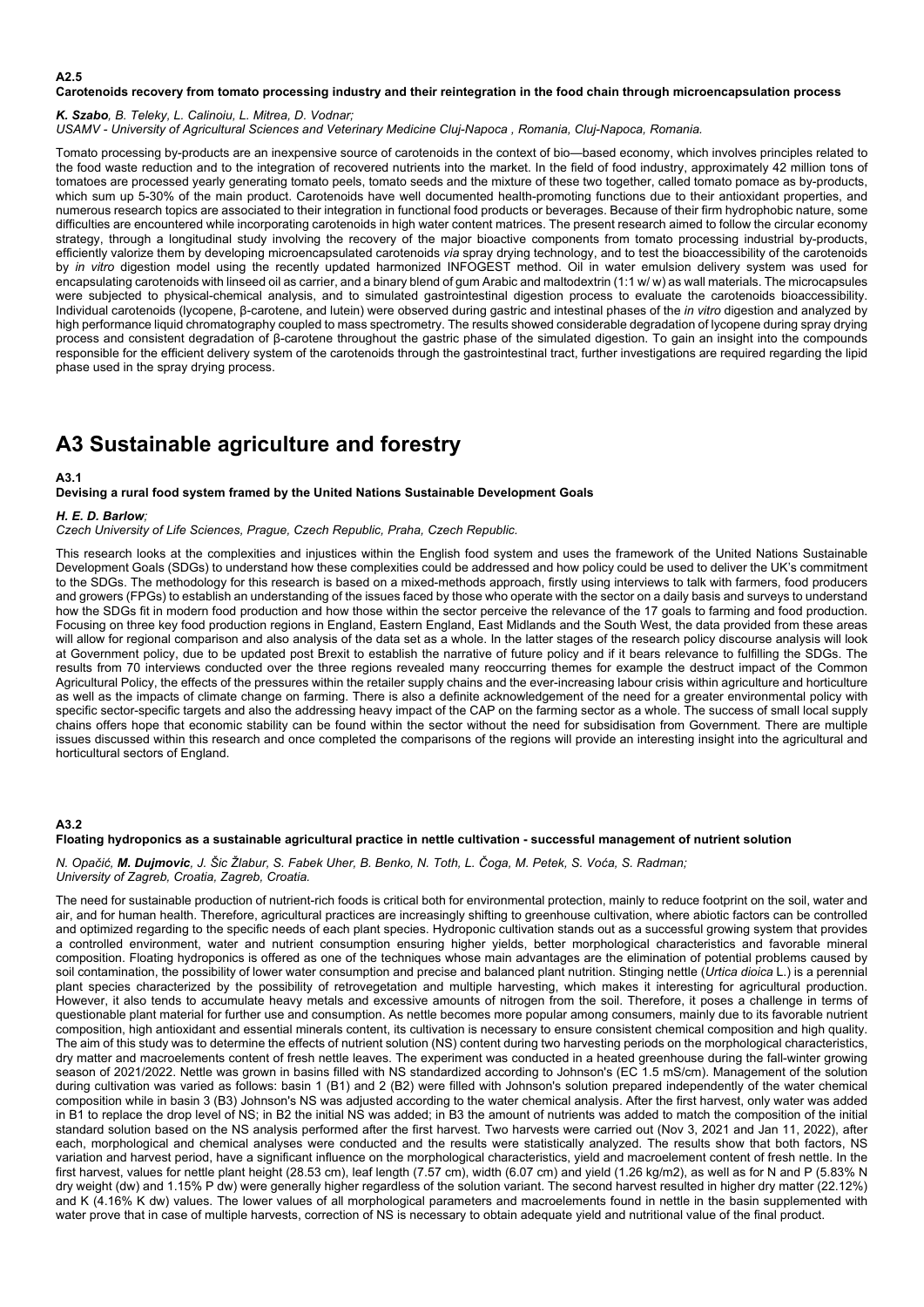#### **A3.3 Phenolic compounds from apple pomace - a sustainable source and a start for novel prebiotics**

### **D. Plamada<sup>1,2</sup>, H. Kieserling<sup>2</sup>, S. Rohn<sup>2</sup>, D. C. Vodnar<sup>1</sup>;<br><sup>1</sup>USAMV - University of Agricultural Sciences and Veter**

*USAMV - University of Agricultural Sciences and Veterinary Medicine Cluj-Napoca , Romania, Cluj-Napoca, Romania, 2 Technische Universität Berlin, Institute for Food Technology and Food Chemistry, Department of Food Chemistry and Analysis, Berlin, Germany.* 

Apple juice is one of the most widely consumed fruit juices globally. However, the apple pomace (AP) obtained after apple juice production is currently a by-product, thus mostly discarded. Therefore, numerous branches of research focus on the sustainable recycling of the nutrients contained in apple pomaces, such as the extraction of proteins, dietary fibers, and phenolic compounds. Since in particular the phenolic compounds are known for their antioxidant effects, their incorporation in food promises increasing health and physiological benefits. A necessary prerequisite for the incorporation of extracted phenolic compounds in food is the complete characterization of their properties (identification and quantification of the phenols, antioxidativity, stability, and prebiotic effects) during the handling and processing of food or food supplements. However, it is currently unclear whether the properties of the phenolic compounds after extraction are stable and whether they are retained when the food is processed. The aim of this research is hence the extraction and chemical characterization of the phenolic compounds from apple pomace as well as the investigation of their stability during food processing. Three-stage solvent extraction was chosen as the extraction process. First, free phenolic compounds were extracted with aqueous methanol then, the residue was subjected to base and acidic hydrolysis including an extraction with diethyl ether/ethyl acetate. The content of free phenolic compounds in aqueous-methanol extracts amounted 8.1 - 13 mg gallic acid equivalents (GAE)/g dry weight AP, with the major free phenolic compounds identified as phloridzin, chlorogenic acid, quercetin, a proanthocyanidin dimer, and catechin. The sequential base and acidic hydrolysis yielded 3.4 - 6.8 mg GAE/ g AP. The antioxidant activity was measured by Trolox equivalent antioxidant capacity assay correlated with the total phenolic content, as the free phenolic fraction showed the highest antioxidant capacity compared to the hydrolyzed samples. In this work, it was shown that the sequential extraction of apple pomace is a suitable method to obtain a high quantity of phenolic compounds with a certain antioxidant capacity. However, further tests are needed to analyze the basic chemical characterization and the degradation stability of the extracted phenolic compounds during commonly applied food processing. Acknowledgments: D. P. was financed through a fellowship supported by the German Federal Environmental Foundation (DBU).

#### **A3.4 Specalized metabolites accumulation in mung bean microgreens under the influence of LEDs supplemental illumination**

#### *R. Vrkić, J. Šic Žlabur, B. Benko; University of Zagreb, Croatia, Zagreb, Croatia.*

Microgreens are becoming increasingly popular with consumers, not only for their exceptionally intense flavor and color, but also as a functional food with high nutritional value and strong antioxidant activity. Growing microgreens in greenhouses, especially in winter, presents a number of challenges, most notably a lack of light. Light is one of the key factors for optimal plant growth and development, for obtaining adequate yields, but also for the accumulation of various phytochemicals. Quality (wavelength) and photoperiod (duration) are the main light factors that directly affect the morphological characteristics of plants and a number of changes in metabolic functions related to nutrient composition and synthesis of specific metabolites (SM). Photosynthetically active radiation (PAR) includes wavelengths in the range of 400 - 800 nm, with specific photoreceptors of plant cells absorbing red, dark red, blue, and ultraviolet (UV-A) wavelengths. Optimization of the key factors of light, quality and quantity, can significantly positively affect the synthesis of various SM of plant, such as vitamins, polyphenolic compounds, pigments and other compounds of high antioxidant activity. The aim of this study was to determine the influence of red (620 nm) and blue (450 nm) spectra and different photoperiod (12 and 16 h) of supplemental light-emitting diode (LED) illumination on the composition of some SM and antioxidant capacity of mung bean microgreens (*Vigna mungo* (L.) Hepper)). The study was conducted in a climate chamber with controlled ecological conditions (25 °C, 60% humidity) under supplemental illumination by LEDs. Microgreens mung beans were manually cut at the base of the hypocotyl in cotyledon phenophase at a height of 12 cm and the following SMs were analyzed in the fresh plant material: ascorbic acid content (AsA), total phenolic content (TPC), and antioxidant capacity (by ABTS). The highest levels of AsA (61.74 mg/100 fw) and TPC (223.96 mg GAE/100 g fw) in mung bean microgreens were determined by treatment with LEDs in the red spectrum at a photoperiod of 16 hours. During the photoperiod of 12 hours, higher levels of AsA (50.56 mg/100 g body weight) and TPC (191 mgGAE/100 g body weight) were determined by blue spectrum illumination. Quality and photoperiod had no significant effect on antioxidant capacity. Regardless of the different treatments, antioxidant capacity values were generally high, with an average value of 2374.09 µmol TE /L, indicating that mung bean microgreens represent plant material with high nutritional and functional value. The obtained results indicate that proper management and optimization of quality, i.e. light intensity (selection of appropriate spectrum and photoperiod), can significantly affect the nutritional quality of the plant material and improved synthesis of SMs. From all this, it is clear that further research on specific light factors is needed to optimize the cultivation of plant material with adequate yield and high functional properties.

#### **A3.5**

#### **Fungicide residues in some berry fruits**

*Sanja Lazić, Dragana Šunjka\*, Slavica Vuković, Antonije Žunić, Aleksandra Šušnjar, Dragana Bošković; University of Novi Sad, Novi Sad, Serbia.* 

Climate changes, as the most challenging environmental issue, strongly influence the occurrence and prevalence of plant diseases, as well as pesticide application. Considering that the growing of berry fruits requires intensive protection against pests and diseases, it can lead to the accumulation of pesticides in agricultural products. Favorable conditions for the most important diseases of berry fruits, such as grey mold (Botrytis cinerea Pers.), anthracnose (Colletotrichum fragariae), leaf scorch (Diplocarpon earliana), common leaf spot (Mycosphaerella fragariae) and Raspberry spur blight (Didymella applanata), and fact that they may occur several times during the growing season, require intensive fungicide application. For their control in the main berry fruits, strawberry and raspberry, the application of PPPs based on boscalid and pyraclostrobin have shown high efficacy. However, the application is sometimes conducted even during harvest, with the potential of the occurrence of fungicide residues. This study was carried out in order to evaluate the possibility of the shortening of the pre-harvest interval (PHI) of the named fungicides in strawberries and raspberries. In the field trials, set up in Serbian agroecological conditions, strawberries and raspberries were treated with the commercial formulation (267 g a.i./kg boscalid and 67 g a.i./kg pyraclostrobin) in the application rate of 1.5 kg/ha, according to the manufacturer's recommendation, when fruits were in the BBCH 87 scale. Using a validated QuEChERS-based method, followed by HPLC, fungicide residues were analyzed. The content of boscalid residues in strawberry and raspberry fruits immediately after drying the deposit was similar, 10.23 mg/kg and 10.6 mg/kg. Pyraclostrobin residues in strawberries and raspberries 1h after the application were 4.23 mg/kg and 7.63 mg/kg. Maximum residue level (MRL) of boscalid and pyraclostrobin (6 mg/kg and 1.5 mg/kg) in strawberry fruits were reached between 3rd-4th and the 4th-5th day after treatment, while the MRL of the same fungicides (10 mg/kg for boscalid and 3 mg/kg for pyraclostrobin) in raspberries were obtained one and four days after the application. Based on the results obtained in this study, a PHI of seven days is correctly prescribed for this combination of active ingredients applied in strawberries and raspberries, and it cannot be reduced. Reducing the PHI would increase the risk of the occurrence of fungicide residues above the MRL, especially residues of pyraclostrobin. This study is a part of the project No. 451-03-68/2022-14/200117, funded by the Ministry of Education, Science and Technological Development of the Republic of Serbia.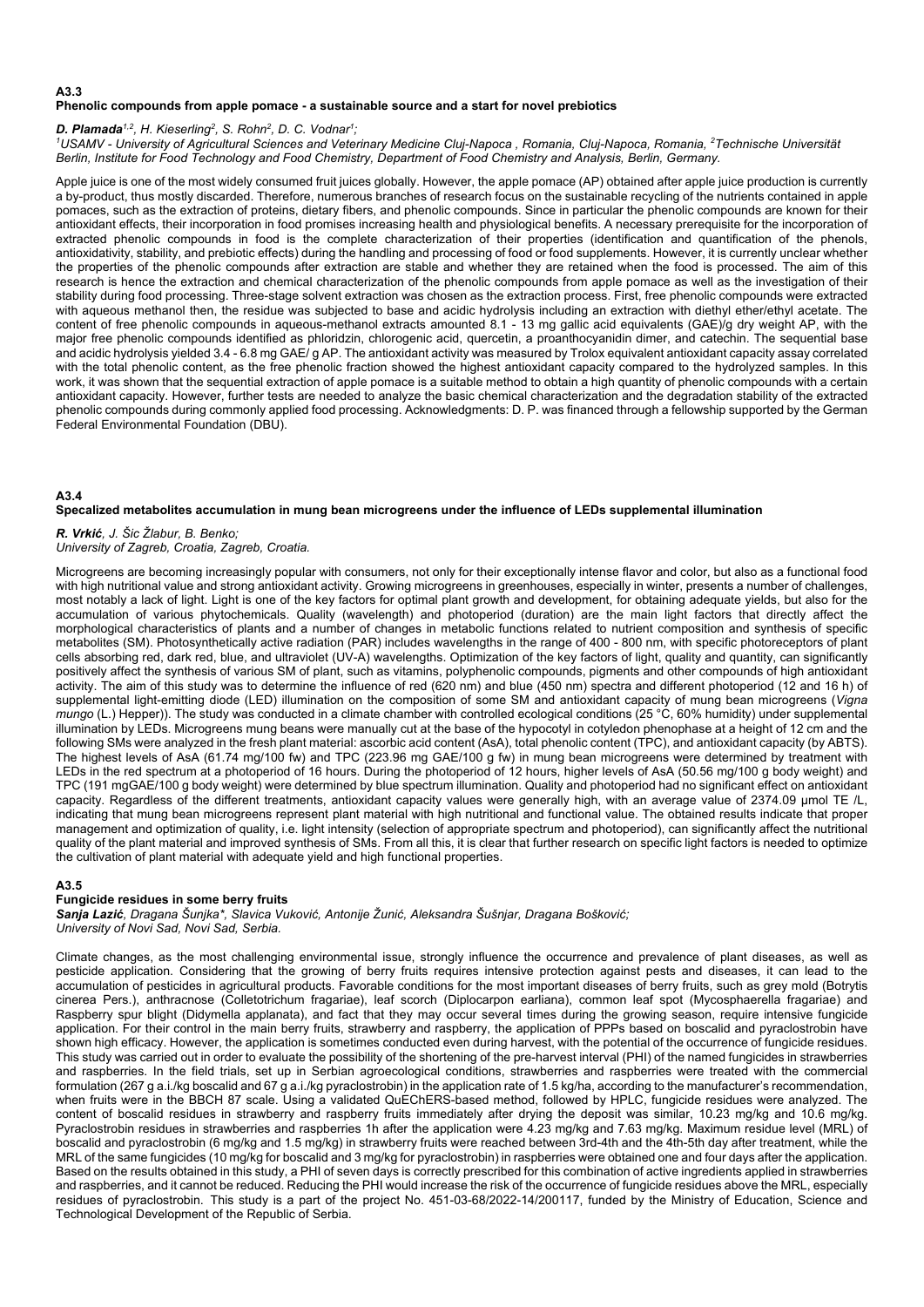## **B1 Current issues of agricultural economy, rural development and landscape planning**

#### **B1.1**

#### **The national ecological network and green infrastructure in Czechia**

#### *P. Kadlecová;*

*Czech University of Life Sciences, Prague, Czech Republic, Praha - Suchdol, Czech Republic.* 

Current major threats for European biodiversity are intensification of agriculture and forestry, urbanisation, and infrastructure development. Based on the EU Biodiversity Strategy, the nature conservation approach was replenished by the Green Infrastructure concept to establish a common ecological network in Europe. Nevertheless, its implementation on local levels is ambiguous. The aim of this study is to show different approaches to ecological networks in European countries and how they implement the EU Green Infrastructure Strategy. The main focus is on the Czech national ecological network called ÚSES or TSES (Territorial System of Ecological Stability), a powerful landscape planning tool established by Act No. 114/1992 Coll. on Nature and Landscape Protection. The Green Infrastructure got substantial attention from the Czech scientific community and landscape architects. Still, it was not understood as an extension of the current network but rather as its up-to-date version. As the EU strategies are not binding legal acts and the TSES network was already well-established in Czechia, they rather coexist than complement. For effective biodiversity protection, both concepts should be interconnected and further developed.

#### **B1.2**

#### **Understanding the new discourses in the world of food policy: a dive into social media**

#### *B. Minotti, H. Barlow;*

*Czech University of Life Sciences, Prague, Czech Republic, Prague, Czech Republic.* 

There is an awareness building that food policies must integrate sectoral policies, for a more sustainable food production system, this realisation is gaining prominence at an international and national level, examples are SDGs, Farm to Fork Strategy, Green New Deal. Hence, the need to create more integrated policies starts with the idea that food policy is more than health, agricultural or nutrition policy as individual strands. This integration need is part of policy narratives. Previous studies have analysed this topic, categorising the food policies discourse into paradigms. Although these paradigms are still valid, new narratives have entered the political space of food policies since 2015, when this thesis was first published. The drive for these new narratives have evolved from such societal issues as the unsustainability of food production, climate change, coexistence of overnutrition and undernutrition, COVID19's impact on the food system, has all played a part in the public discourse in recent years. Moreover, in recent years, social media has started to have an influential part in how agendas are set. Examples are flourishing all over the world, showing how important social media is in setting the political agenda and giving voice to new actors. Social media analysis in the modern world is fundamental in monitoring and identifying current technological trends, which can be extremely useful to governments and policy making. With such diverse populations accessing social media and the multiple ways in which users can express views, define experiences and promote research results, social media is a valuable resource for analysis. Hence, the study first performed a narratives policy analysis on 14 interviews among UK and Italy with the aim to understand and compare these two contexts and draw conclusions regarding the new narratives and paradigms emerged in the past years and the role of social media in the diffusion of those narratives.

#### **B1.3 BIUXX**

*I. Salman;* 

#### *Czech University of Life Sciences, Prague, Czech Republic, Prague, Czech Republic.*

Syria is a country where smallholder farms are prevalent and farm succession is problematic due to massive migration and loss of young men in a war conflict. However, due to small landholdings, large family sizes, and high off-farm wages (reflected in heavy dependence of farmers on off-farm income), many youths and young adults in low and middle-income countries prefer to participate in off-farm work activities. Moreover, the crisis changed age, gender, and education structures in the population as a result of different factors, including the increased number of male deaths compared to female as well as the impact of displacement, migration, and asylum-seeking This research aimed to explore factors influencing farm succession processes in Syria and the obstacles encountered during this process to bring more light to the farm succession. Understanding these influences will fill a significant gap in knowledge related to succession in smallholder agriculture and result in the development of targeted policies that will make farm transfer between generations less problematic and more efficient. We selected the Coastal region of the Mediterranean Sea for our case study. Although the Coastal region is relatively small, it contributes significantly to national agricultural production. Further, this is a relatively safe area where data collection is possible. The target population for this research will comprise of two groups of respondents (Farm head "the decision-maker about farm succession", Children (Potential farm successors between 18-24 years of age). A comprehensive mixed methodology including both qualitative methods and quantitative analysis will be used to identify factors that determine the intergenerational succession in family farm businesses by the mean of regression model. The research makes an original contribution to understanding the intergenerational farm transfer process as the importance to family farm succession has been increasingly questioned in current literature, by offering insights into succession and developing our understanding of succession as a process. This research represents an unequivocal response to the factors influencing the farm succession process and neglect of the potential successor by offering a clear working definition of these factors, stemming from a lack of understanding of exactly who the potential successor is, including the succession status of farms and the process of transfer of managerial control.

#### **B1.4**

**The impact of cryopreservation on the course of capacitation and comparison of changes in cryopreserved and** *in vitro* **capacitated bovine spermatozoa** 

#### *F. Benko, M. Ďuračka, N. Lukáč, E. Tvrdá;*

*The Slovak University of Agriculture in Nitra , Slovak Republic, Nitra, Slovakia.* 

Nowadays, cryopreservation and artificial insemination (AI) have a global impact on the production of livestock. Still, low temperatures and thermal shock during cryopreservation can affect the viability, vitality, and oxidative profile of sperm cells. The objective of our research was to evaluate the impact of cryopreservation on the course of capacitation by comparing cryopreserved and *in vitro* capacitated bovine spermatozoa. Cryo-induced capacitation also known as cryocapacitation is often connected with a reduced quality of post-thaw semen, which has a direct effect on the success of AI. As a biological material we used ejaculates from sexually mature Holstein bulls (n=30) obtained from a local farm. The samples were separated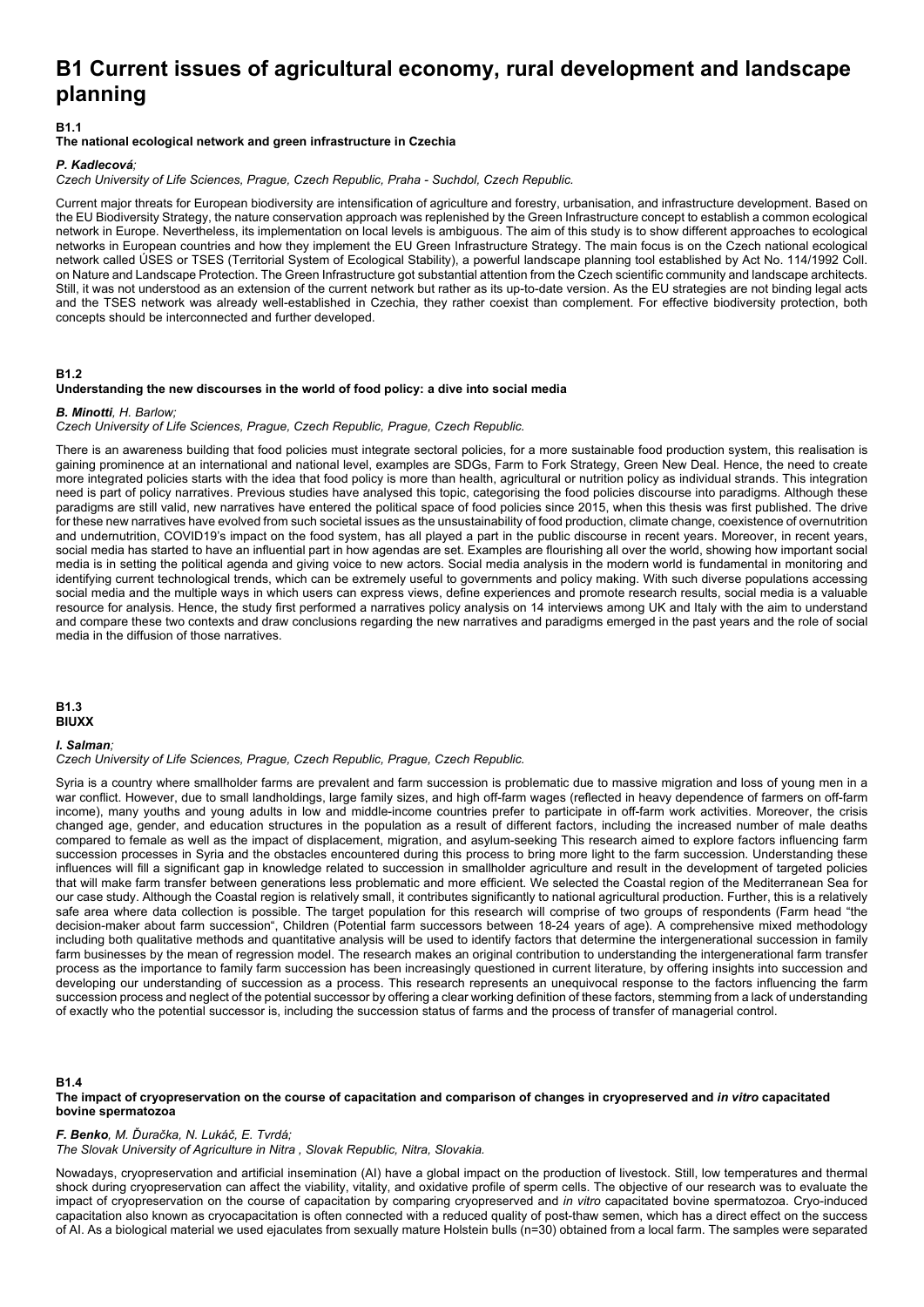into three fractions, the first fraction was incubated in physiological saline solution as a control (CTRL) and the second fraction (CAP) was incubated in a capacitation medium at 39°C and 5% concentration of  $CO<sub>2</sub>$  for 30 min. The third fraction was cryopreserved (CRYO) and stored in liquid nitrogen at -196°C for later analysis. The motility of spermatozoa was evaluated by CASA (Computer Assisted Semen Analysis) while the integrity of cell membranes was observed with a triple fluorescent staining method. The capacitation patterns between the fractions were evaluated using fluorescent chlortetracycline staining. To quantify superoxide production we used NBT-test and optical density was measured spectrophotometrically. The concentration of hydrogen peroxide was detected with the fluorescent Amplex Red reagent. The obtained data showed a significant reduction (P<0.0001) of sperm motility and membrane integrity in the CRYO group against CAP and CTRL group. In the case of capacitation changes there was a significant decrease (P<0.0001) of capacitated cells in the CRYO group compared to the CAP group. However, there was a statistical increase (P<0.01) in the number of cells, which underwent acrosome reaction in the CRYO group against CAP or CTRL. In the case of the oxidative profile the concentration of superoxide was significantly higher in the CAP group after comparison to CRYO (P<0.0001) and CTRL (P<0.001) while the statistical highest (P<0.0001) amount of hydrogen peroxide was in the CRYO group against CAP and CTRL. Based on the results we may conclude that cryopreservation process has a negative impact on almost all parameters including functional activity, structural integrity and oxidative profile of cryopreserved bovine spermatozoa.

This publication was supported by the Operational program Integrated Infrastructure within the project: Creation of nuclear herds of diary cattle with requirement for high health status through the use of genomic selection, innovative biotechnological methods, and optimal management of breeding, NUKLEUS 313011V387, cofinanced by the European Regional Development fund.

#### **B1.5**

#### **The effects of epicatechin on the expression patterns of selected genes involved in capacitation changes to bovine cryopreserved spermatozoa**

*E. Tvrda, S. Banas, F. Benko, M. Duracka, J. Ziarovska; The Slovak University of Agriculture in Nitra , Slovak Republic, Nitra, Slovakia.* 

While the role of sperm storage at low temperatures as a critical pillar of reproductive technologies is undoubtable, its full potential is not fully exploited yet, since a complete understanding of the sperm cryobiology is still lacking. Cryoshock-induced alterations to the key sperm structures may result in changes mimicking natural capacitation, however severely damaging the cells which will be less stable upon their transfer to the female reproductive tract, and with a limited potential to reach and fertilize the oocyte. An appealing strategy to overcome cryocapacitation of frozen spermatozoa is the supplementation of biologically active substances exhibiting membrane-stabilizing, motility-promoting, and antioxidant effects. Out of these, epicatechin (EPI), a green tea polyphenolic flavonol has shown promise in the prevention of alterations to the motion behavior and membranous structures of cryopreserved sperm. As such, the aim of this study was to assess the effects of selected doses of EPI on the motility, capacitation status of cryopreserved bovine spermatozoa alongside its role in the expression profiles of the cation channel sperm associated 1 (CatSper1) protein and protein kinase A (PKA). Semen samples from 12 sexually mature Holstein-Friesian bulls were cryopreserved in a commercial semen extender containing 25 μmol/L, 50 μmol/L and 100 μmol/L EPI or containing no supplement. Sperm motility was evaluated with computer assisted semen analysis while the capacitation status was assessed with the fluorescent chlortetracycline assay. Quantification of isolated RNA was performed by real-time PCR and expression of the CatSper1 and PKA gene was validated with Western blot. Our results indicate that the presence of 50 μmol/L and 100 μmol/L EPI resulted in higher sperm motility (P<0.01) and a concomitant decrease of prematurely capacitated spermatozoa (P<0.01). Expression of CatSper1 as well as PKA were significantly enhanced on both gene as well as protein level following sperm exposure to 50 μmol/L (P<0.05) as well as 100 μmol/L EPI (P<0.01). Based on our data we may conclude that epicatechin as an alternative cryosupplement may offer a higher level of protection to premature capacitation and associated motility loss because of sperm cryodamage, partially by stabilizing the expression of proteins that play major roles in the functional activity of male gametes.This publication was supported by the Operational program Integrated Infrastructure within the project: Creation of nuclear herds of dairy cattle with requirement for high health status through the use of genomic selection, innovative biotechnological methods, and optimal management of breeding, NUKLEUS 313011V387, co-financed by the European Regional Development fund. Research activities of this publication were also supported by the KEGA 008SPU-4/2021 and APVV-15-0544 grants.

### **B2 Climate-smart agriculture and food security**

#### **B2.1**

#### **Itaconic acid-based renewable biopolymers**

*B. Teleky, L. Mitrea, M. Pascuta, S. Nemes, L. Calinoiu, B. Stefanescu, A. Martau, E. Simon, G. Barta, K. Szabo, D. Plamada, G. Precup, A. Varvara, D. Vodnar;* 

*USAMV - University of Agricultural Sciences and Veterinary Medicine Cluj-Napoca , Romania, Cluj-Napoca, Romania.* 

Based on the disclosure by the European Commission from the year 2018 and the "Plastics 2030 Voluntary Commitment," it is of foremost importance the relinquishment of fossil resources and the application of bio-based and biodegradable materials in plastic manufacturing [1]. Itaconic acid (IA) is a profitable platform chemical, part of the US Department of Energy's top twelve building block list that can be obtained from renewable biowastes or biomass. The present review aimed to analyze the current state of bio-based polymer production from this bulk chemical and its biodegradability. IA is mainly produced through fermentation with the fungi *Aspergillus terreus*; thus, it presents a suitable replacement for fossil-based materials. Its trifunctional structure allows the formation of innovative biopolymers and hydrogels with various utilizations. It can be implemented successfully in hydrogels in water treatment, in the pharmaceutical industry as controlled and targeted drug delivery nanocomposite or antimicrobial polymer in wound healing. IA can also be efficiently integrated into intelligent/active food packaging with biodegradable properties to extend shelf life in the food industry. Besides sustainable development, these biopolymers have to fulfill the market needs and life-cycle assessments.

Acknowledgment: This research was funded by the Internal Project of the University of Agricultural Research and Veterinary Medicine of Cluj-Napoca, applicative research grants nr. 21683/01.10.2021.

Reference:1. Hatti-Kaul, R.; Nilsson, L.J.; Zhang, B.; Rehnberg, N.; Lundmark, S. Designing Biobased Recyclable Polymers for Plastics. Trends Biotechnol. 2019, 1789, 1-18, doi:10.1016/j.tibtech.2019.04.011.

#### **B2.2 Active packaging - PVA biofilms with biopolymers**

*R. Varvara, D. Vodnar, K. Szabo;* 

*USAMV - University of Agricultural Sciences and Veterinary Medicine Cluj-Napoca , Romania, Cluj-Napoca, Romania.* 

Food packaging is designed to maintain the quality and safety of food during transport and storage. Plastic packaging meets these requirements, but has a significant impact on environmental pollution.The aim of this study was to obtain a biodegradable, economical and edible packaging that acts as an antibacterial barrier on the surface of food. The active biofilms were prepared from polyvinyl alcohol (PVA) with the addition of itaconic acid (IA)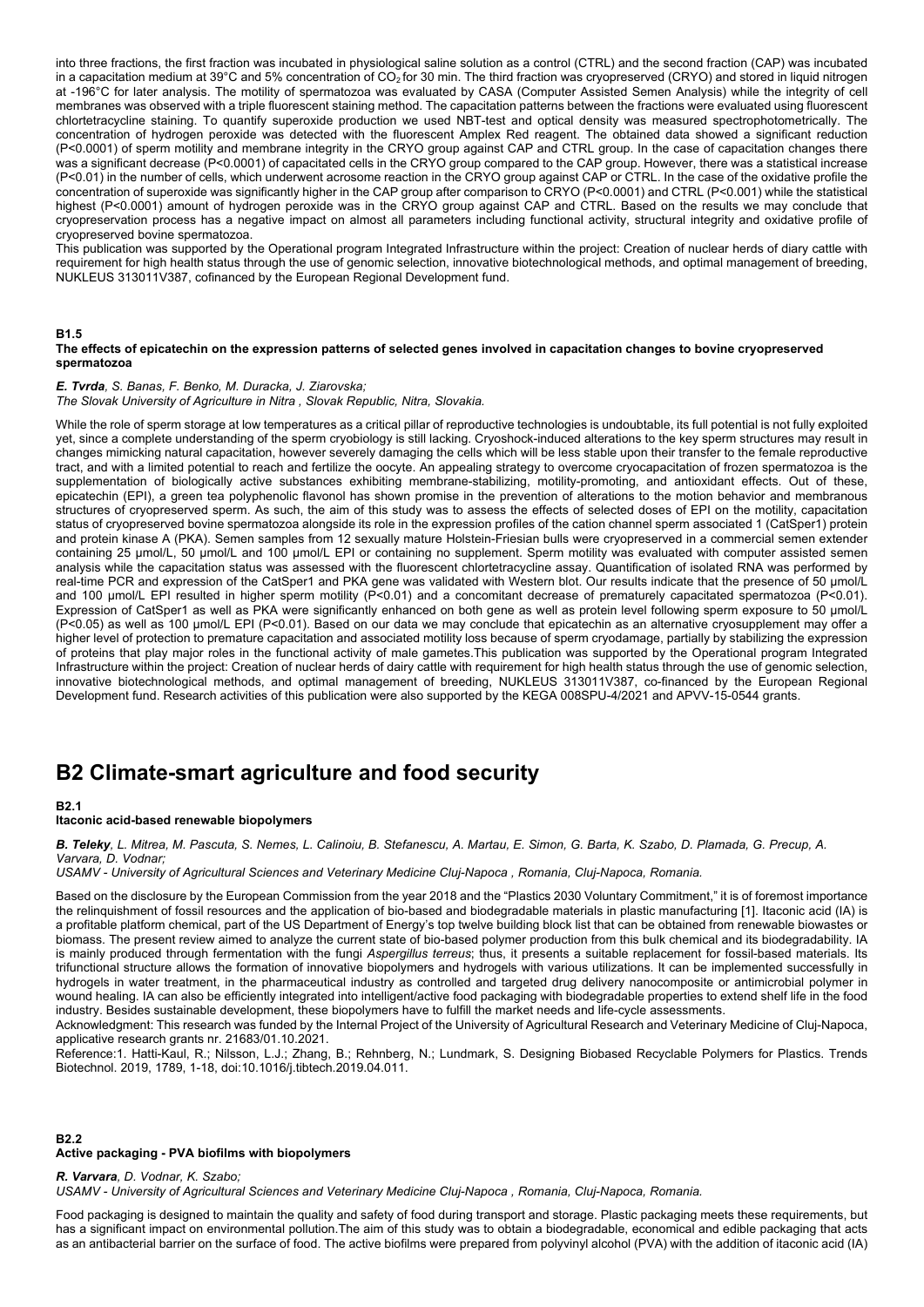and chitosan (Ch), and enriched with extracts from tomato by-products (TBE). The physical and antimicrobial properties of the two biopolymers (Ch, IA), were studied, but also of the tomato extract (TBE) - rich in carotenoids and phenolic compounds. TBE-containing samples showed an improvement in physical properties (diameter, thickness, weight, density) compared to control biofilms (consisting of PVA + Ch, respectively PVA + IA). TBE and Ch provide biofilms with antibacterial effects, the best inhibition was against S. aureus and P. aeruginosa, with a minimum inhibitory concentration (MIC) of ˂0.078 mg DW / mL. Moreover, PVA and IA films have antimicrobial activity against P. aeruginosa (2.5 mg DW / mL). The total phenolic content was determined by the Folin-Ciocâlteu method, and the PVA-Ch-TBE samples presented the highest values. These results indicate that PVA-Ch-TBE films can be used to develop active biofilms systems suitable for food packaging.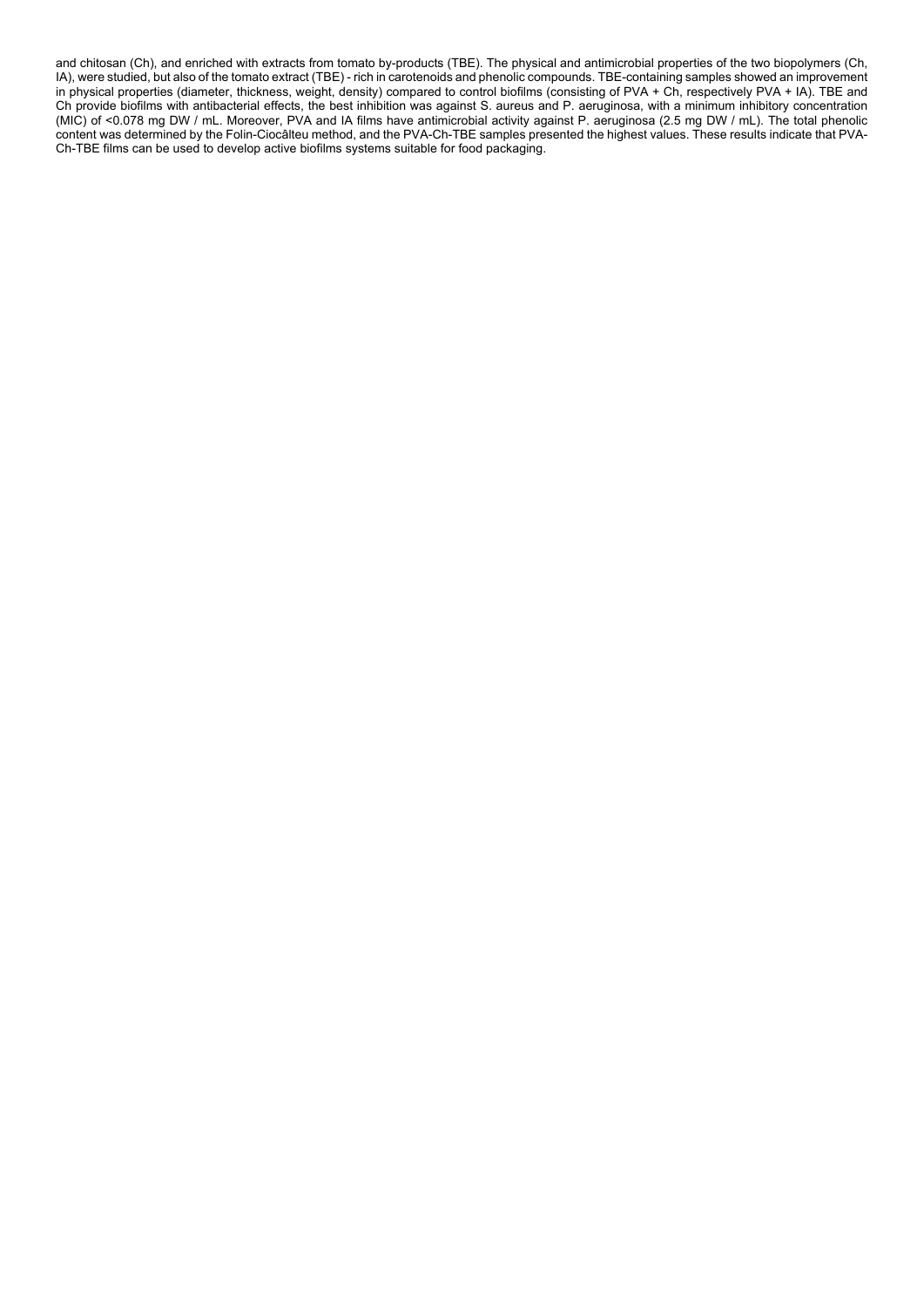## **POSTER PRESENTATIONS**

## **Climate-smart agriculture and food security**

#### **B3.1**

#### **Drying process improvement of a cacao beans hybrid solar dryer**

#### *E. Duque Dussán, J. Banout;*

*Czech University of Life Sciences, Prague, Czech Republic, Prague, Czech Republic.* 

Cacao producers usually face a complex situation when drying their product using open sun drying processes, considering that this drying method is highly affected by the weather conditions. Achieving a final bean moisture content between 6 and 8% (w.b) will lower the possibilities of bacteria, fungi and other microorganisms growth along with a high storage and bean quality. However, because of the approximate initial bean moisture of 70% (w.b), and due to the method's dependence on the variating tropical climate, it can take up to ten days in the best case, threatening the product's integrity. This is why different solar drying units and technologies have been developed, seeking to reduce the bean's drying time and quality preservation; one of the most important technologies is the so-called hybrid solar dryer, which uses a collector to heat the ambient air which is afterwards travelling across the dryer's domain. The connection between the collector and the drying chamber is usually laterally arranged at the collector's inclination; however, a new system was designed with an air inlet at the bottom of the unit, vertically arranged to compare the drying air behaviour and velocity and distribution both dryers. After performing a Computational Fluid Dynamics (CFD) simulation, it was seen that the new proposal allows the air to distribute homogeneously and keep a high velocity, facts that will impact the drying process positively. Based on these results, the process was also simulated numerically, obtaining both units theoretical drying time, where the new proposal displayed a significant time decrease. The drying performance was improved, being translated as a potential upgrade of the process, directly impacting its efficiency and production outputs.

#### **B3.2 Acclimatization potential of fall armyworm in Croatia**

*M. Kadoić Balaško, M. Zlodi, R. Bažok; University of Zagreb, Croatia, Zagreb, Croatia.* 

The fall armyworm (*Spodoptera frugiperda*, J. E. Smith) has become an important invasive pest worldwide. For a long time, the pest was found only in North and South America, where it is considered an economically important pest of crops. In January 2016, it was first observed in West Africa. Within two years, fall armyworm has spread across almost the entire African continent and then spread further to Asia and Australia. Due to the extremely rapid spread of fall armyworm in the last four years, it is feared that the pest could reach Europe very quickly. Considering its great ability to migrate long distances, there is a possibility that it flies from North Africa to Europe every year. Here we present the biological and ecological characteristics of fall armyworm and the damage it causes. The current status in the world is presented and the possibility of acclimatization in the areas of southern Croatia (Metković) and eastern Croatia (Gradište) is determined. Meteorological data were collected from each station for the period from 2010 to 2020. The suitability of the area was determined by calculating the sum of effective temperatures required for the development of a generation (thermal threshold 10.9 °C, the sum of 559 °C mean daily temperatures above the threshold and monthly precipitation below 100 mm). The analysis of meteorological data and their comparison with the requirements of the pest has shown that acclimatization of the fall armyworm in Croatia is not possible, but due to the favorable conditions in summer and the proximity of areas where this pest can successfully survive, there is a risk of seasonal migration to Mediterranean areas (Metković). Moreover, given the ongoing climate change, it is very likely that this species will adapt quickly, invade new areas and become a problem.

#### **B3.3**

#### **Adoption of climate change adaptation strategies among maize farmers in Nigeria**

#### *O. A. Olasoji, M. Bavorova;*

*Czech University of Life Sciences, Prague, Czech Republic, Praha, Czech Republic.* 

The world's population is growing at an exponential rate putting more pressure on agricultural productivity. It is expected that by the year 2050, there would be 3.5 billion more people in the world to feed. To meet up with the ever-growing demand, agricultural production is expected to increase. However, all over the world, the climate is changing and negatively influencing agricultural productivity due to changes in temperature and rainfall patterns. To cope with these changes and the adverse effects that accompany them, farmers need to adapt. This study was conducted to identify the factors influencing the adoption of adaptation strategies among maize farming households in Ovo State. Nigeria. A total of 197 respondents were interviewed for this study. About 85.8% of the respondents claimed that they were highly concerned about their future as farmers. About 58.4% of the farmers believe that rainfall patterns have become unpredictable while 62.9% of the respondents believe that the average temperature has increased. The most practiced adaptation strategy was mixed cropping (89.8%) while the least practiced adaptation strategy was conservation tillage (12.7%).The binary logit regression model was used to analyze the factors influencing the adoption of organic fertilizers, irrigation, cultivation of different crops, cultivation of improved cultivars and agroforestry adaptation strategies. The study showed that marital status, age, respondent as household heads, off-farm employment, years of farming experience, the use of family labor, farm distance to the market, cooperative membership, access to credit, access to weather information, the practice of contract farming and information sourced from research institutes, friends and family were statistically significant and influenced the adoption of adaptation strategies. It is very important for farmers to improve their adaptive capacities. This way they can cope better with the adverse effects of climate change. The government and research institutes also have important roles to play in enabling the farmers to cope with the adverse effects of climate change. Keywords: Climate Change, Adaptation Strategies, Maize, Farming Households, Binary Logit Model

#### **B3.4**

#### **Monitoring winter wheat growth and development through different climate change scenarios**

*S. Skendžić, D. Lemić, H. Novak, V. Lešić, M. Ratković, J. Tabak, M. Polić, M. Orsag, M. Zovko; University of Zagreb, Croatia, Zagreb, Croatia.* 

Global climate change, including increasing atmospheric  $CO<sub>2</sub>$  concentrations, temperature rise, and variable precipitation patterns, is expected to have significant impacts on the development and production of many agricultural crops. Winter wheat (*Triticum aestivum*, L.), one of the world's most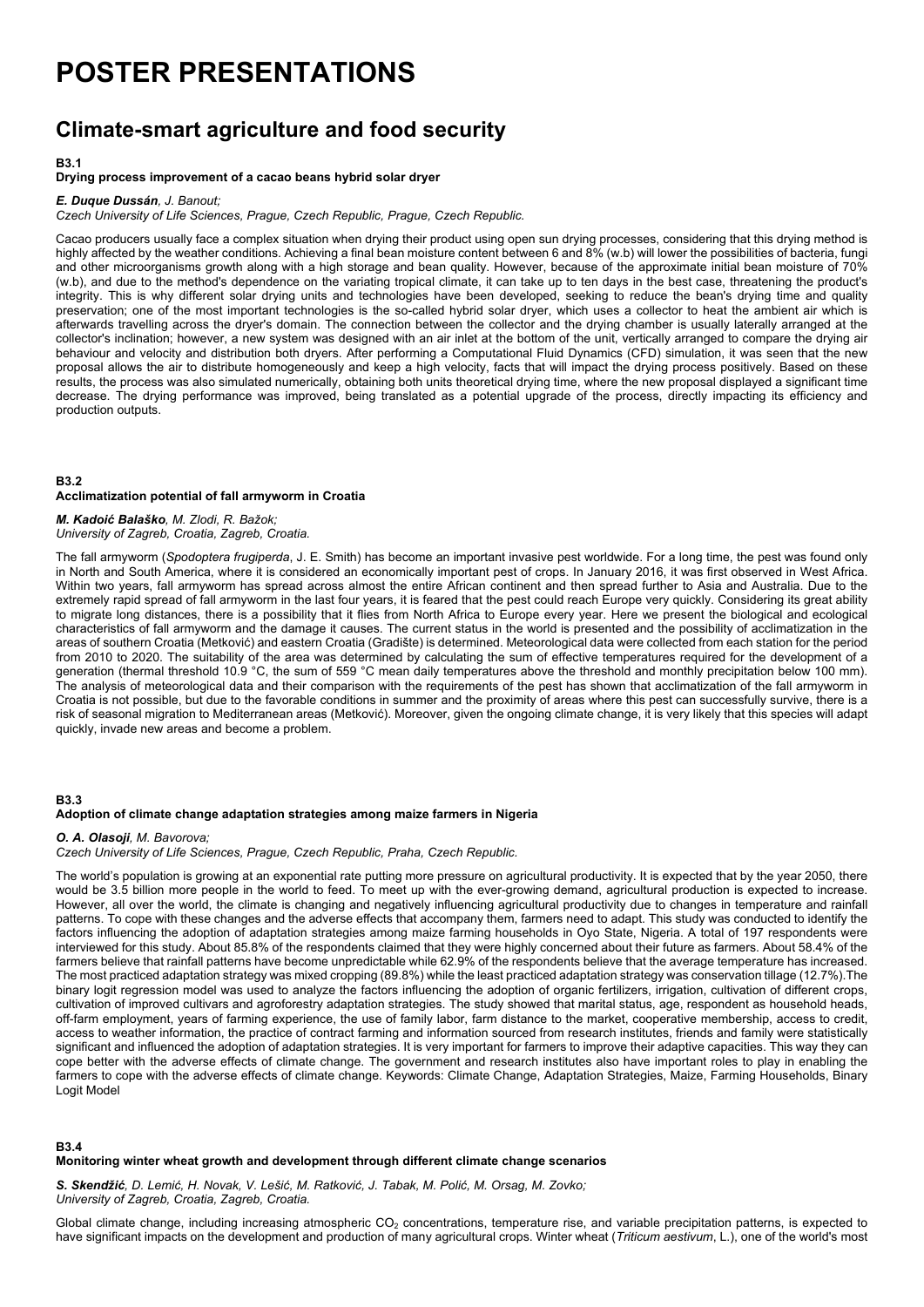important crops that plays a major role in the global economy and food security, is one of the crops most affected by climate change. Climate warming has significant impacts on winter wheat development, which in turn leads to yield losses, mainly due to shortened phenological events associated with reduced assimilate production, and biochemical irregularities. The intensity and duration of warming trends and heat waves are expected to be even more extreme in the future than today, resulting in even greater production losses. In this context, appropriate adaptation measures may be needed. Therefore, it is important to better understand how wheat growth and development are changing and how they might be affected by additional stresses due to climate change in the future. The main focus of this scientific work is to monitor winter wheat growth and development based on different climate change scenarios using an Iot-based encapsulated design system. The proposed system provides equipment that can be used to rapidly conduct a series of different crop experiments simultaneously in a climate-encapsulated chamber system with an extensive network of climatic sensors and using multispectral cameras. These sensors are connected to the central database in a computer cloud, which serves as a repository for climate data that can further be correlated with plant identifiers collected by the multispectral cameras. Simulations of two different climate change scenarios as proposed by the IPCC group (global temperature increase from 0.3 to 4.8 °C by the end of the 21st century) are artificially generated and implemented in a prototype climate chamber where winter wheat plants are grown. Changes in winter wheat development at different phenophases will be monitored using multispectral cameras. Plant development will be presented in terms of vegetation indices (NDVI, PRI, SR, GNDVI, SAVI, etc.), which will provide indirect measurements of biophysical parameters such as biomass, LAI, plant height, and biochemical parameters such as plant pigment and water content.

## **Global trends and challenges in animal husbandry and veterinary medicine**

#### **B3.5**

#### **Lohmann Brown rooster semen: intrinsic bacteria and their impact on sperm progression and seminal biochemical parameters**

*M. Duracka, M. Petrovičová, M. Lenický, F. Benko, A. Kováčik, N. Lukáč, M. Kačániová, E. Tvrdá; The Slovak University of Agriculture in Nitra , Slovak Republic, Nitra, Slovakia.* 

Although bacterial populations are natural components of semen, previous studies on livestock ejaculates have shown that the bacterial presence affects the spermatozoa quality as well as seminal composition. Our study aimed to define bacterial populations in rooster semen and to evaluate associations with the progressive movement of spermatozoa and biochemical parameters of the seminal plasma. For this purpose, semen samples from Lohmann Brown crossbreed roosters (n=27) were collected from a breeding farm near Nitra (Slovakia). Progressive movement (PRO) and concentration of spermatozoa was analysed using the computer-aided semen analysis (Hamilton-Thorne Biosciences, Beverly, MA, USA). Sterile water-diluted fresh semen was cultured on blood and Tryptone soy agar (both purchased from Oxoid, Basingtoke, UK) during 24 h at 36 ± 2 °C under aerobic conditions. Following the cultivation, bacterial colonies (CFU) were counted, isolated and subjected to bacterial identification using the matrixassisted laser desorption/ionization - time of flight mass spectrometry (MALDI-TOF MS Biotyper, Bruker Daltonics, Germany). Seminal plasma was separated and following biochemical parameters were assessed using Randox RX Monza biochemical analyser: Calcium (Ca), Magnesium (Mg), Phosphorus (P), Triglycerides (TG), Cholesterol (CHOL), Creatinine (Cr), Alkaline phosphatase (ALP), Alanine Aminotransferase (ALT), Bilirubin (BIL), Uric acid (UA), Urea, Total proteins (TP) and Albumins (ALB). The obtained data was subjected to the Pearson correlation analysis. Moreover, samples were evenly divided into 3 quality groups according to the percentage of progressively moving spermatozoa. The high quality (HQ) group was defined with PRO > 56%, the intermediate quality (IQ) with PRO oscillating between 43 and 56% and the low quality (LQ) group with PRO < 43%. Differences between the quality groups were evaluated using one-way ANOVA followed by the Tukey multiple-comparison test. The results showed that the presence bacterial colonies were positively correlated (r=0.678; P<0.001) with the sperm concentration and negatively correlated (r=-0.541; P<0.001) with progressive motility of spermatozoa. The CFU value recorded significant negative correlations with Ca, Mg, Cr, ALP, ALT, UA, ALB (P<0.05) and TP (P<0.01). The comparative analysis showed significantly higher CFU in the IQ group (P<0.05) when compared to HQ, while the LQ group was characterized by the highest CFU value, significantly higher when compared to HQ (P<0.01) and IQ (P<0.05). At the same time, the LQ group recorded the highest sperm concentration, significantly higher when compared to HQ (P<0.05). Bacterial identification showed the presence of species coming from *Enterococcus, Escherichia, Corynebacterium, Pseudomonas, Ochrobactrum, Alcaligenes, Staphylococcus, Serratia, Rothia* and *Pantoea*. The bacterial biodiversity in the quality groups increased with decreasing progressive motility of spermatozoa (HQ < IQ < LQ). Overall, our study reveals a deteriorated sperm progressive motility in highly contaminated rooster ejaculates. Moreover, the biochemical parameters of seminal plasma differed amongst the quality groups, while TP, Ca, Mg, UA, ALP and Cr showed worsened values in LQ group when compared to the remaining higher semen quality groups. This study was supported by the Slovak Research and Development Agency under Grant no. APVV-15-0544 and the Scientific Grant Agency under Grant no. VEGA1/0239/20.

## **Environment in the context of climate change**

#### **B3.6**

**Cultivation of tomatoes in the conditions of climate change in the Elbe lowland, Czech Republic** 

#### *N. Muntean;*

*Czech University of Life Sciences, Prague, Czech Republic, Prague, Czech Republic.* 

Providing people with affordable and cheap food is a serious task for agricultural producers that at present suffer from the impact of climate change. Climate change has a negative influence on the growth of crops, traditional for some regions, but at the same time, the increase of temperature in some countries creates the possibility for the extension of the cultivation areas for thermophilic vegetables. For a better understanding and evaluation of climate change impact on the possibility of the extension of the cultivation areas for thermophilic vegetables in the open field, was performed present research work. The practical part of the research was realized with thermophilic crops that are in the present grown infrequently in the lowland area of Elbe river but can become in the nearest future important and often cultivated thanks to climate change. The Thomas F1 variety was used for the research that is an indeterminate tomato cultivar, able to generate high economic returns, especially for small landholders. The crops were planted on experimental lots in the open field, which helped to determine the suitability of the cultivated area of the region for efficient cultivation. During the whole vegetation period, the samples of plants were collected, at regular intervals of time, with measuring of necessary parameters in order to determine Leaf Area Index (LAI) and Above Ground Biomass (AGB) from transplanting to harvest. We accumulated important data, obtained in the frame of the permanent monitoring and careful record (meteorological data, the humidity of the soil, the solar radiation, etc.), necessary for the theoretical part of the research, related to the creation of the simulation model of the tomatoes growth from planting to harvesting. In the frame of the studies was created and calibrated the CROPGRO-Tomato model, included in the Decision Support System for Agrotechnology Transfer (DSSAT) software, for the Thomas F1 indeterminate tomato cultivar grown under open field conditions at two locations (Suchdol and Mochov) in the Czech Republic with different soil and climate conditions A good agreement between simulated and measured LAI and model performance statistics indicates that the LAI had been calculated accurately during the CROPGRO-Tomato model calibration. The model showed exhibited the highest LAI prediction accuracy. The leaf area development was compared, and although the modelled values were higher than the measured values, they were still within a reasonable range. The model has shown an acceptable range of variations. The elaborated simulation model permitted to determine expected growth and development of the crop, based on equations that describe the crop's responses to the specific soil and weather conditions.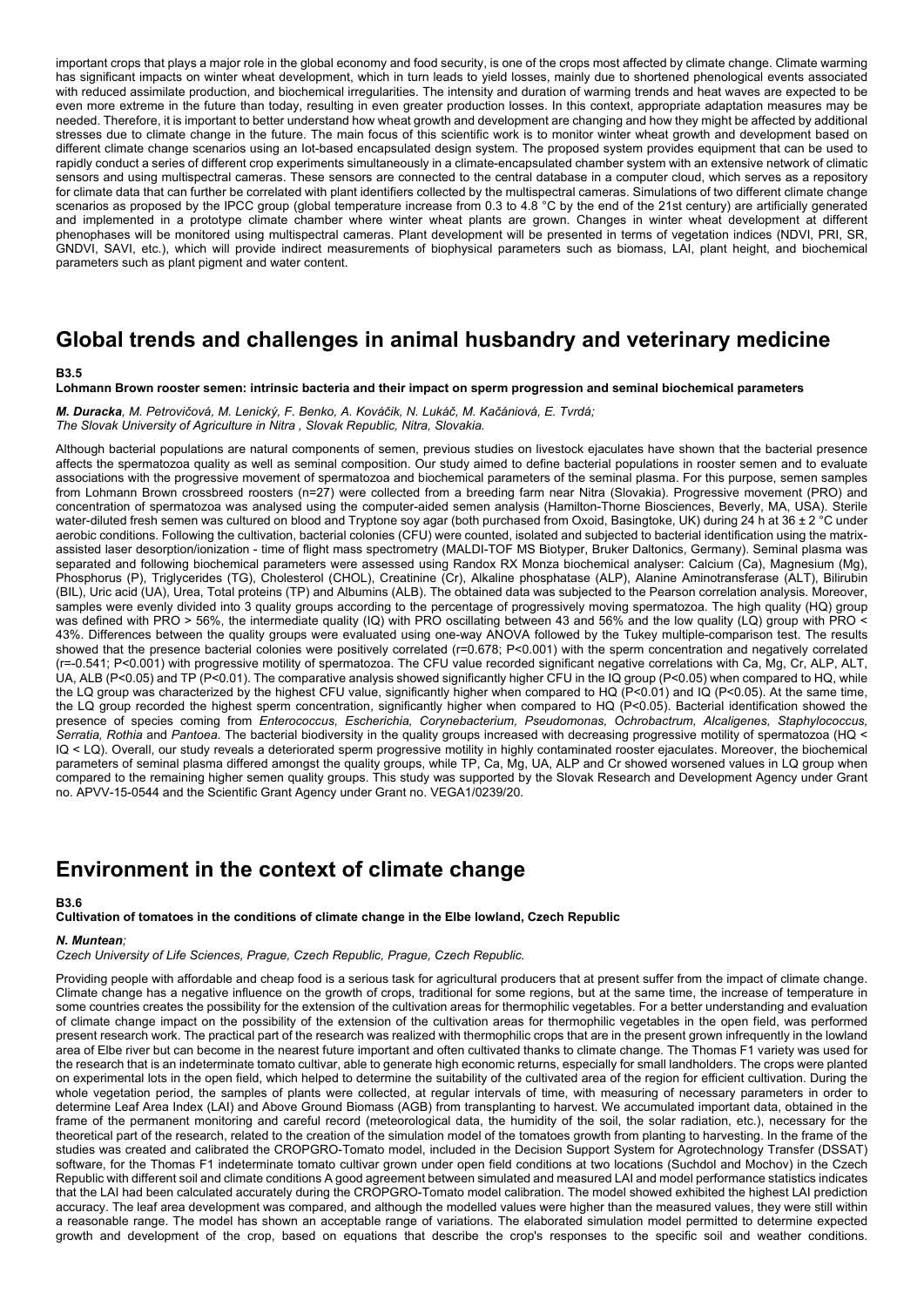Acknowledgments**:** This work was supported by national research projects: (1) 2020-1-CZ01-KA107-077664. International Credit Mobility KA107. (2) Water systems and water management in the Czech Republic in conditions of the climate change. TAČR. SS02030027

#### **B3.7**

#### **Small scale landfills as a sustainable waste management solution for rural areas in Moldova**

### *K. Mareš<sup>1</sup>, D. Marešová<sup>1</sup>, A. Furculita<sup>2</sup>;<br><sup>1</sup>Czech University of Life Sciences, Prac*

Czech University of Life Sciences, Prague, Czech Republic, Prague, Czech Republic, <sup>2</sup>State Agrarian University of Moldova, Chisinau, Czech *Republic.* 

Waste management in Moldova require investments in infrastructure and new treatment facilities. Nowadays, services in municipalities vary mainly according to size. In big cities as Kishinev overall 60 - 90 % of waste is collected and treated, in some rural areas WM services exist, but are not frequently used. In most settlements those waste services are not provided at all. In average only 6 % of waste in rural areas are collected and treated. Most of the household waste is treated by landfills, which are main source of water/air/ground pollution because of poor infrastructure, unsanitary conditions, and operations. Recycling technologies are very limited. Source separated collection or post-collection sorting is not practiced. Detailed mapping of current situation in waste production and handling in Moldova is needed. In rural areas, basic sanitary criteria should be met in transportation and treatment of municipal solid waste. Small-scale sanitary landfill for rural areas represents sufficient solution for MSW treatment with lowest price and meeting sanitary condition for environment and human health. Propose of small-scale landfill meeting basic sanitary criteria. Small scale solution could meet individual requirements of local authorities and local condition (area, size 3-5 ha, composition of waste). Case study will establish small scale landfill on existing spot of open dump near small municipality. Excavator will prepare the surface of landfill, summarize the original shipped waste. Free space prepared by excavator will be sanitized and filled out by impermeable foil as a bedding of landfill. Recyclable waste should be sorted in that time, organic not polluted waste should be moved on proper place for organic waste. Incoming waste will be pre-sorted (If possible), recyclable waste should be located in containers designed to transport this waste into recycling centres, gained money should help to run the landfill operations.

### **Sustainable agriculture and forestry**

#### **B3.8**

#### **Reconceptualization of research methodology in the field of optimization of soil moisture regimes**

#### *A. A. Coronovschi;*

*State Agrarian University of Moldova, Chisinau, Moldova* 

The paper presents a reconceptualization of the research methodology in the field of optimizing soil moisture regimesThe main mistake in the field of irrigation research is that the soil, as the main object of hydro-improvement, is accepted only as a storehouse of nutrients necessary for the high yields of agricultural production. That is why it is understandable that such an approach to the problem excludes the ecological treatment of the solification processes.That is why the issue of improvements needs to be approached from the point of view of Dokuceaev V.V., [1952] namely the factors of solification. Later on, this issue was developed by the American researcher Ienni E [1948], who tried, on the basis of a large experimental material, to gain different correlations between ecological factors. With this in mind, it is necessary to address the problem of hydro-improvements (soil hydrothermal regime) with the help of new methodologies and ecosystem analysis, and the focus should be on the factors of solification and the impact on them of land improvements (in this case of hydro-improvements).In view of the above, we come up with a new methodology for optimizing irrigation regimes, based on reducing or minimizing the negative ecological impact on the hydro-physical and chemical properties of the soil and maintaining the direction of solification processes within their natural limits.It is hypothesized that the optimal level of CO2 (maximum level) can be accepted as a biological indicator against which to perform the process of optimizing humidity.In this case, to confirm the hypothesis, it is necessary to meet the conditions in which the variant with maximum CO2 production must have a maximum:1. Productivity of agricultural crops.2. Potential soil fertility.Research results confirm that:1. The initial hypothesis that CO2 production can be accepted as a biological indicator for optimizing soil moisture regimes during irrigation is confirmed.2. The current methodology of soil moisture research and optimization does not meet the existing ecological requirements, reducing the possibilities for researching the entire field of moisture that can be maintained in the soil.3. It is observed that as the soil moisture level increases higher than variant 2, the difference between the variants decreases. This effect leads to the idea that soil moisture higher than that of variant 2 tends to inhibit microbial activity and decrease the intensity of solification processes.4. The results of this research may not be valid for other climatic regions.

#### **B3.9**

#### **Integrating ecological impact indicators into economic restructuring decisions**

#### *S. Movahhed Moghaddam;*

*Czech University of Life Sciences, Prague, Czech Republic, Prague, Czech Republic* 

Establishing a foundation for policy-making to address sustainable development needs multiple tools and integrating sets of ecological, social and economic indicators into development planning. What is considered in literature as a study gap is, how to integrate the ecological impact criteria into economic development decisions. This is important especially in the context of the restructuring of economic structures in response to natural resource constraints such as water, as well as countries 'commitments to reduce greenhouse gas emissions (GHGs). To this end, we used an integrated mathematical programming and environmentally-adjusted input output methodology. The results showed in terms of stimulation to economic growth the role of industrial activities compared to agriculture and services sectors is more prominent in the economy so that Food and beverages and the Communications equipment sectors have the highest forward and backward linkages, respectively. In terms of water use results are different in a large extent so that the Crude petroleum and natural gas and mining industries as well as services sector have higher priority. Highest water footprint belongs to agricultural sub-sectors that consume more than 90% of the country's water resources. Highest CO2 footprint among different economic activities belongs to the transportation, industrial activities and Livestock sector. The results of integrated ranking of economic sectors including the weight of each of the three objectives (maximizing production value, minimizing CO2 emission and water consumption) based on policy makers' opinions showed that generally agricultural sub-sectors activities have lower position compared to the industrial and service sectors. This result is unlike the policy orientations of development planning in the past in which agricultural sector was considered as a key sector of development in Iran. Based on our findings, to achieve a sustainable economic structure a trade-off is needed between different objectives and the emphasis should be on the development of sectors which have higher economic multipliers while having lower water and CO2 emission footprints.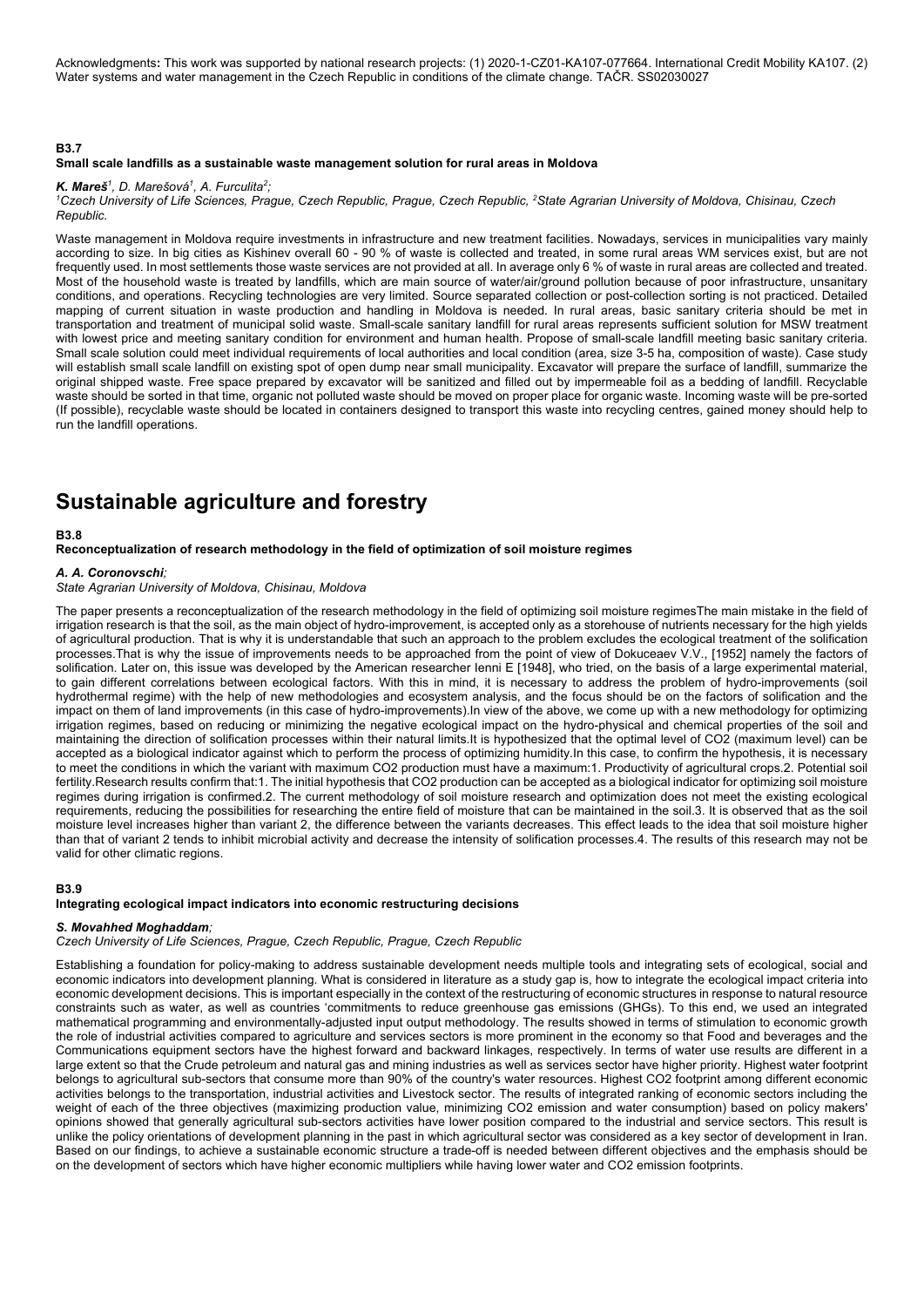## **AUTHOR INDEX**

#### A Amoussouhoui, Rico: **A1.1**

B Banas, Stefan: B1.5 Banout, Jan: A1.1, B3.1 Bažok, Renata: B3.2 Barlow, Holly: **A3.1,** B1.2 Barta, Gabriel: B2.1 Bauer, Alexander: A2.2 Bavorova, Miroslava: B3.3 Benko, Božidar: A3.2, A3.4 Benko, Filip: **B1.4**, B1.5, B3.5 Bharati, Rohit: A2.1 Bonati, Guido: A1.3

#### C

Cadiș, Adrian Ionuț: A2.3 Calinoiu, Lavinia-Florina: A2.5, B2.1 Cesoniene, Laima: **A1.2** Chis, Simona: A2.4 Clapa, Doina: A2.3 Čoga, Lepomir: A3.2 Coldea, Teodora: A2.4 Coman, Cristina: **A2.3** Coman, Vasile: A2.3 Coronovschi, Alexandru A.: **B3.8** Cusimamani, Eloy F.: A2.1

#### D

De Leo, Simonetta: **A1.3** Di Fonzo, Antonella: A1.3 Dujmovic, Mia: **A3.2** Dulf, Francisc V.: A1.4 Duque Dussán, Eduardo: **B3.1** Ďuračka, Michal: B1.4, B1.5, **B3.5**

#### F

Fabek Uher, Sanja: A3.2 Farcas, Anca: **A2.4** Furculita, Adrian: B3.7

#### G

Gaito, Marco: A1.3 Giuca, Sabrina: A1.3 Gronauer, Andreas: A2.2

#### K

Kačániová, Miroslava: B3.5 Kadlecová, Petra: **B1.1** Kadoić Balaško, Martina: **B3.2** Kieserling, Helena: A3.3 Komaketch, Alfred: A2.1 Kováčik, Anton: B3.5 Kral, Iris: A2.2 Krexner, Theresa: **A2.2**

#### L

Lazić, Sanja: A3.5 Lešić, Vinko: B3.4 Lemić, Darija: B3.4 Lenický, Michal: B3.5 Leopold, Loredana Florina: A2.3 Lukáč, Norbert: B1.4, B3.5

#### M

Mareš, Kryštof: **B3.7** Marešová, Denisa: B3.7 Martau, Adrian Gheorghe: B2.1 Medel-Jiménez, Francisco: A2.2 Mikovits, Christian: A2.2

Minotti, Bianca: **B1.2** Mitrea, Laura: **A1.4**, A1.5, A2.5, B2.1 Movahhed Mogaddam, Saghi: B3.9 Muntean, Nina: **B3.6** Mutoni, Gloria: A2.1

#### N

Nemes, Silvia- Amalia: A1.4, A1.5, B2.1 Novak, Hrvoje: B3.4

#### O

Ogwal, Lawrence: A2.1 Okao, Moses: **A2.1** Olasoji, Oluwaseyi A.: **B3.3** Opačić, Nevena: A3.2 Oprea, Ioana: A2.3 Orsag, Matko: B3.4 Otim, Godfrey A.: A2.1

#### P

Pascuta, Mihaela Stefana: A1.4, **A1.5,** B2.1 Petek, Marko: A3.2 Petrovičová, Michaela: B3.5 Plamadă, Diana: A1.4, **A3.3**, B2.1 Polić, Marcela: B3.4 Precup, Gabriela: B2.1

#### R

Radman, Sanja: A3.2 Ranga, Floricuța: A2.3 Ratković, Marko: B3.4 Rohn, Sascha: A3.3

#### S

Salman, Ibrahim: **B1.3** Schauppenlehner, Thomas: A2.2 Schmid, Erwin: A2.2 Schmidt, Johannes: A2.2 Schönhart, Martin: A2.2 Scurtu, Florina: A2.3 Šic Žlabur, Jana: A3.2, A3.4 Sileikiene, Daiva: A1.2 Simon, Elemer: A1.4, B2.1 Skendžić, Sandra: **B3.4** Socaci, Sonia: A2.4 Stefanescu, Bianca: B2.1 Sunjka, Dragana: A3.5 Szabo, Katalin: A1.5, **A2.5**, B2.1, B2.2

#### T

Tabak, Jelena: B3.4 Teleky, Bernadette-Emoke: A1.5, A2.5, **B2.1** Tofana, Maria: A2.4 Toth, Nina: A3.2 Turyagyenda, Laban F.: A2.1 Tvrdá, Eva: B1.4, **B1.5**, B3.5

#### V

Varvara, Anita: A1.4, B2.1 Varvara, Rodica Anita: **B2.2** Voća, Sandra: A3.2 Vodnar, Dan Cristian: A1.4, A1.5, A2.3, A2.5, A3.3, B2.1, B2.2 Vrkić, Roberta: **A3.4**

#### Z

Ziarovska, Jana: B1.5 Zlodi, Monika: B3.2 Zovko, Monika: B3.4